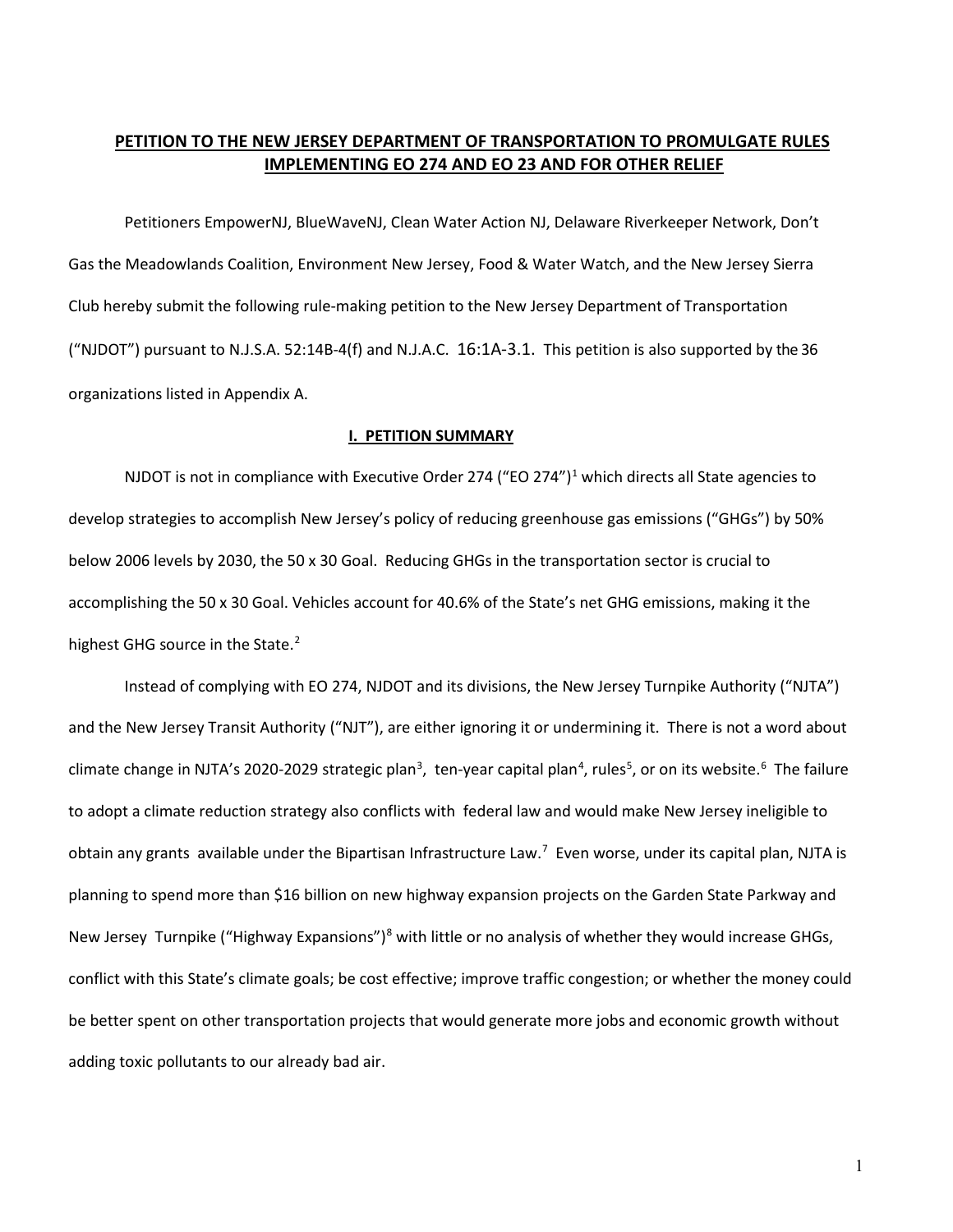NJT is also acting contrary to EO 274 by proposing a methane gas power plant in the Meadowlands, known as the Transitgrid Project. Notwithstanding its ostensible purpose, providing back-up power from climateinduced storms, it will run 24/7 and emit 600,000 tons of CO2 per year along with other toxic pollutants into the air in the Kearny/Newark area, which are already overburdened communities.<sup>[9](#page-19-7)</sup>

NJDOT is also not complying with Executive Order 23<sup>[10](#page-19-8)</sup>, which requires all state agencies to consider environmental justice in all its decision making. We are unaware of any action NJDOT is taking or considering addressing environmental justice. When asked at the May 2, 2022 Assembly Budget Committee hearing what NJDOT was doing to comply with EO 23, NJDOT Commissioner Gutierrez-Scaccetti was stumped; she could not cite a single example.

This Petition demands that NJDOT adopt rules: (1) implementing EO 274 by establishing a carbon reduction strategy to reduce GHGs in the transportation sector to meet the 50 x 30 Goal; (2) requiring any Highway Expansion or any other project to build or expand highways in the State (collectively "Road Expansion" or "Project") pass a climate impact test showing that the Project does not conflict with the 50 x 30 Goal and the goal of reducing GHGs by 80% by 2050 as required by the Global Warming Response Act (the "80 x 50 Goal"); (3) requiring a cost-benefit analysis for any Project, which considers whether the Project would increase or decrease traffic and vehicle miles traveled ("VMT"), potential increases in budgeted construction costs, the social and health costs of carbon and other pollution and alternatives to the Project such as public transportation, repair projects, safe street projects, bikeways and walkways; and (4) requiring environmental justice to be considered in all of its decision making as required by Executive Order 23 and rejecting any Project that disproportionately harms already Overburdened Communities, as defined in N.J.S.A. 13:1D-157 to -161. A companion petition is being submitted to NJTA demanding that NJTA also adopt rules that comply with EO274 and EO 23. The contents of that petition are incorporated by reference herein.

EO 274 states that, "it is vital that … we take decisive action in the immediate term … to meet our longerterm emissions reduction goals and protect our people, economy, and environment from the worsening impacts of climate change"; and "effective action to achieve the necessary emissions reductions requires a coordinated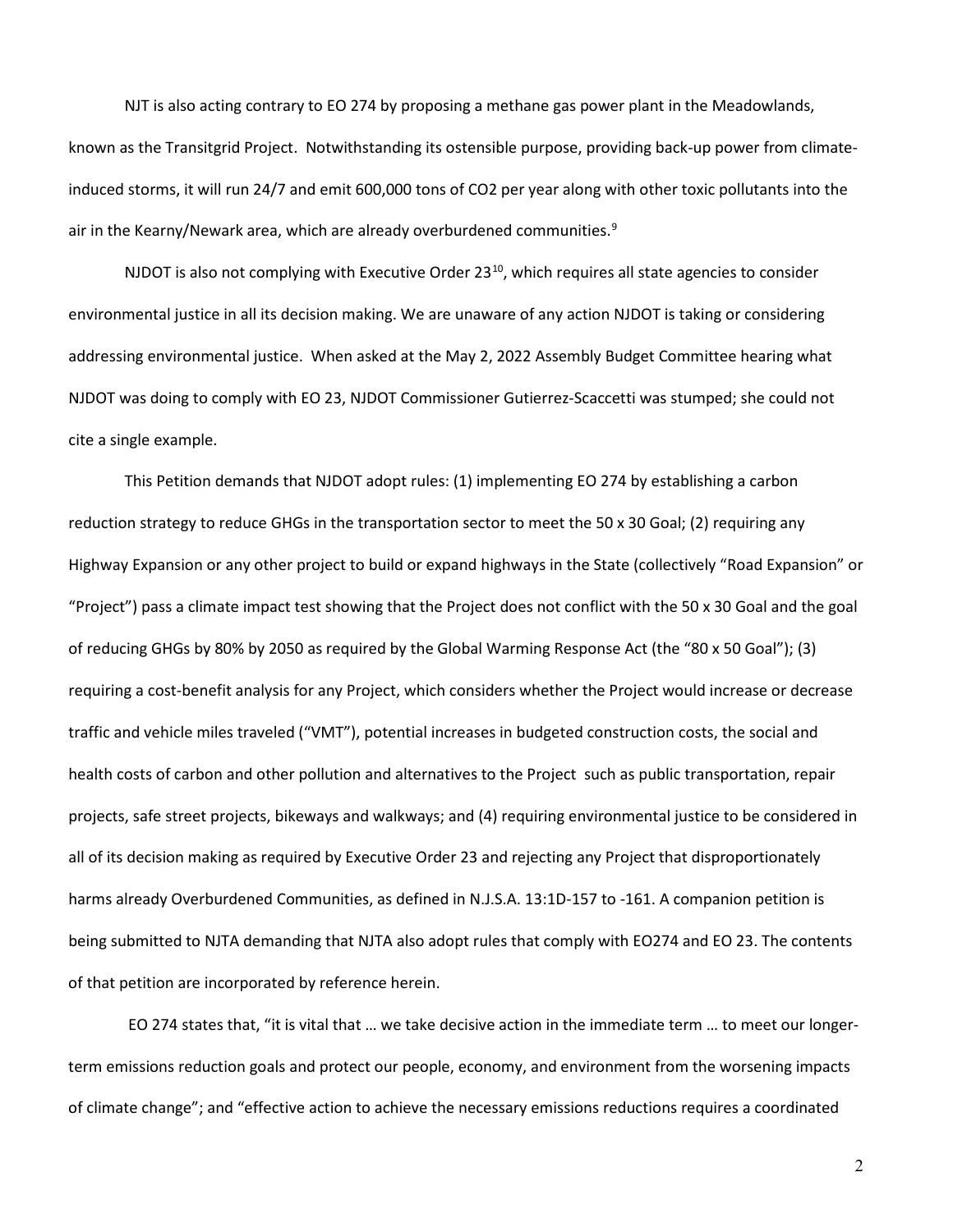whole-state approach that addresses all sectors of the economy, including transportation…." (emphasis added). In the transportation sector, this means reducing VMT by stopping further Road Expansions. Funding Road Expansions relative to other strategies is "the main driver of emissions outcomes."<sup>[11](#page-19-9)</sup> Road Expansions produce more traffic, VMT, and carbon and co-pollutant emissions, because of induced demand, whereby expanded highways fill to capacity. Induced demand is the fundamental law of road congestion.<sup>[12](#page-19-10)</sup>

But it is not just climate considerations that are behind the proposed rules; it is health, economics, and common sense. NJDOT and NJTA should not be spending tens of billions of dollars on Road Expansions without a rigorous analysis of whether they are worth the cost, including their environmental, economic, quality of life, opportunity, and health costs. Vehicles generate toxic pollutants – particulate matter, known as PM 2.5, and ground level ozone – that are particularly harmful to our most vulnerable citizens including the elderly, children, and asthma sufferers. Expanded highways mean more vehicles and more of these pollutants. New Jersey has one of the highest premature mortality rates in the nation caused by PM 2.5, with more than an estimated 17,000 lives lost per year because of the impacts of air pollution.<sup>[13](#page-19-11)</sup> The placement and expansion of urban highways have disproportionately harmed not only the health, but the economies of minority and low-income communities, who have suffered the most with the least benefit from highway projects.

Road Expansions, despite their heavy costs, often provide little long-term benefits. Traffic studies and experience, described more fully below, universally show that highway widenings, particularly in urban areas, will only provide temporary, if any, reduction in traffic congestion because of induced demand. Long term, expanded highways will be as congested as they were before.<sup>[14](#page-19-12)</sup> Meanwhile, NJDOT is also ignoring studies, including one done for NJT, that prove that funding and improving public transportation promotes far more economic growth than Road Expansions.<sup>[15](#page-19-13)</sup>

The United States Department of Transportation has directed that transportation funding should prioritize fix-it-first projects over road expansions.<sup>[16](#page-19-14)</sup> Numerous states - such as California, Oregon, Colorado, Washington, and Virginia, among many others – are aligning transportation planning with climate goals as is the federal government. NJDOT should be following their leads.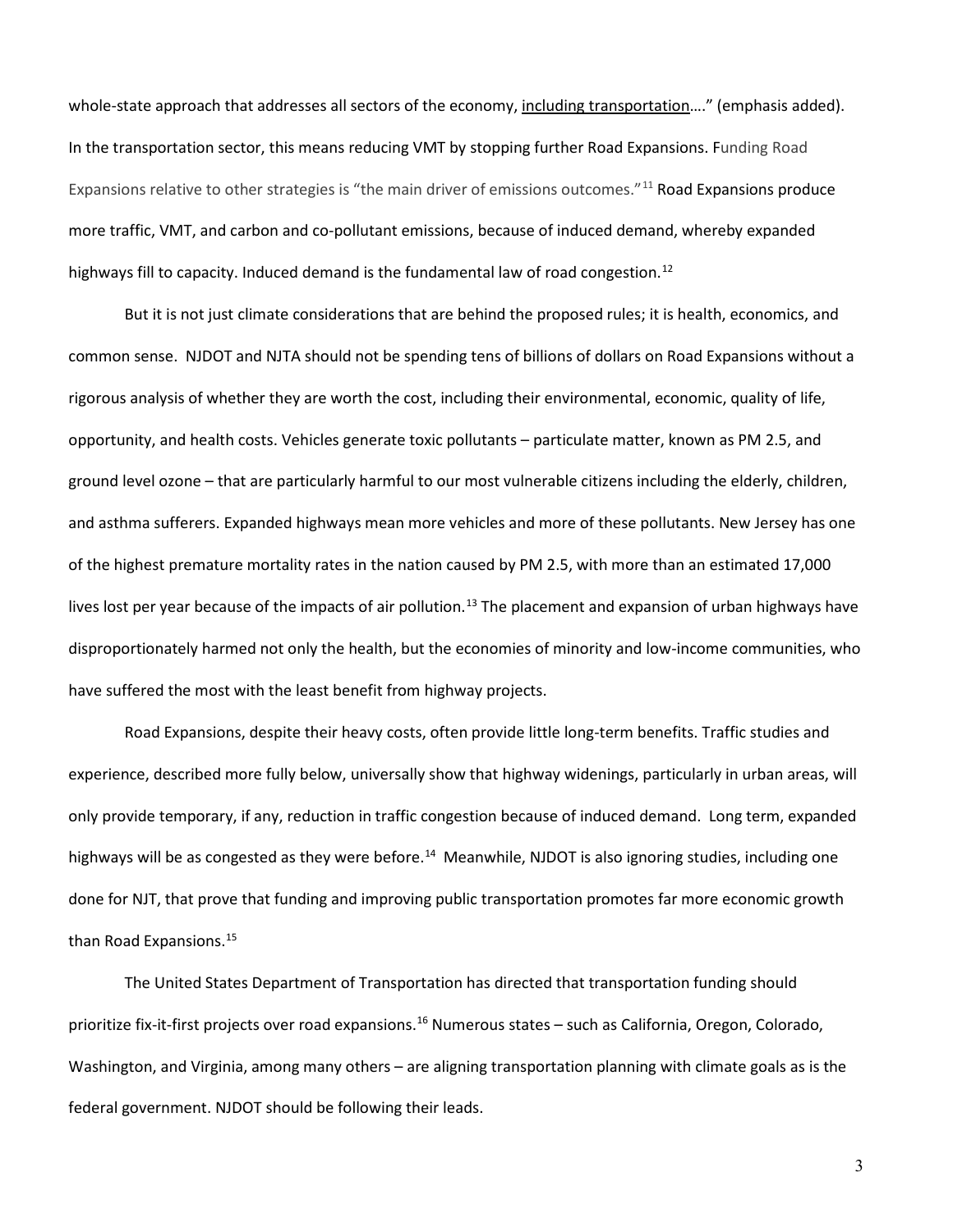#### **II. PETITIONERS' INTEREST IN THE PETITION**

 Petitioner EmpowerNJ is a coalition of 135 environment, community, religious and grassroots groups located in New Jersey. EmpowerNJ's mission, endorsed by its coalition partners, seeks to reduce GHG emissions and other pollutants as the climate science demands.

 Each of the Petitioners actively seeks to reduce GHGs and other pollutants and recognizes that climate change constitutes an existential threat to New Jersey, the country and the world. Indeed, every New Jersey citizen has an interest in the rules Petitioners are seeking.

#### **III. NJTA'S AUTHORITY TO TAKE THE REQUESTED ACTION**

[Executive Order 274](https://nj.gov/infobank/eo/056murphy/pdf/EO-274.pdf) establishes the 50 x 30 Goal as State policy and requires all state agencies to develop and implement objectives and strategies to accomplish that policy, the policies detailed in the 2020 Energy Master Plan and the 80 x 50 Report issued by the New Jersey Department of Environmental Protection.

 [Executive Order No. 23](https://nj.gov/infobank/eo/056murphy/pdf/EO-23.pdf) directs all Executive Branch departments and agencies to consider environmental justice in implementing their responsibilities.

 The Global Warming Response Act, N.J.S.A. 26:2C-40, sets the 80 x 50 Goal. The GWRA permits any State department or agency to limit or regulate GHGs pursuant to law. N.J.S.A. 26:2C-42(e).

#### **IV. THE SUBSTANCE OF THE PROPOSED REQUEST**

This Petition demands that NJDOT adopt rules: (1) implementing EO 274 by establishing a climate action plan to reduce GHGs in the transportation sector to meet the 50 x 30 Goal; (2) requiring any Road Expansion Project pass a climate impact test showing that the Project does not conflict with the 50 x 30 and 80 x 50 Goals; (3) requiring a cost-benefit analysis for any Project, which considers whether the Project would increase or decrease traffic and VMT, potential increases in budgeted construction costs, the social and health costs of carbon and other pollution and alternatives to the Project such as public transportation, repair projects, safe street projects, bikeways and walkways; and (4) requiring environmental justice to be considered in all of its decision making as required by Executive Order 23 and rejecting any Project that disproportionately harms already Overburdened Communities.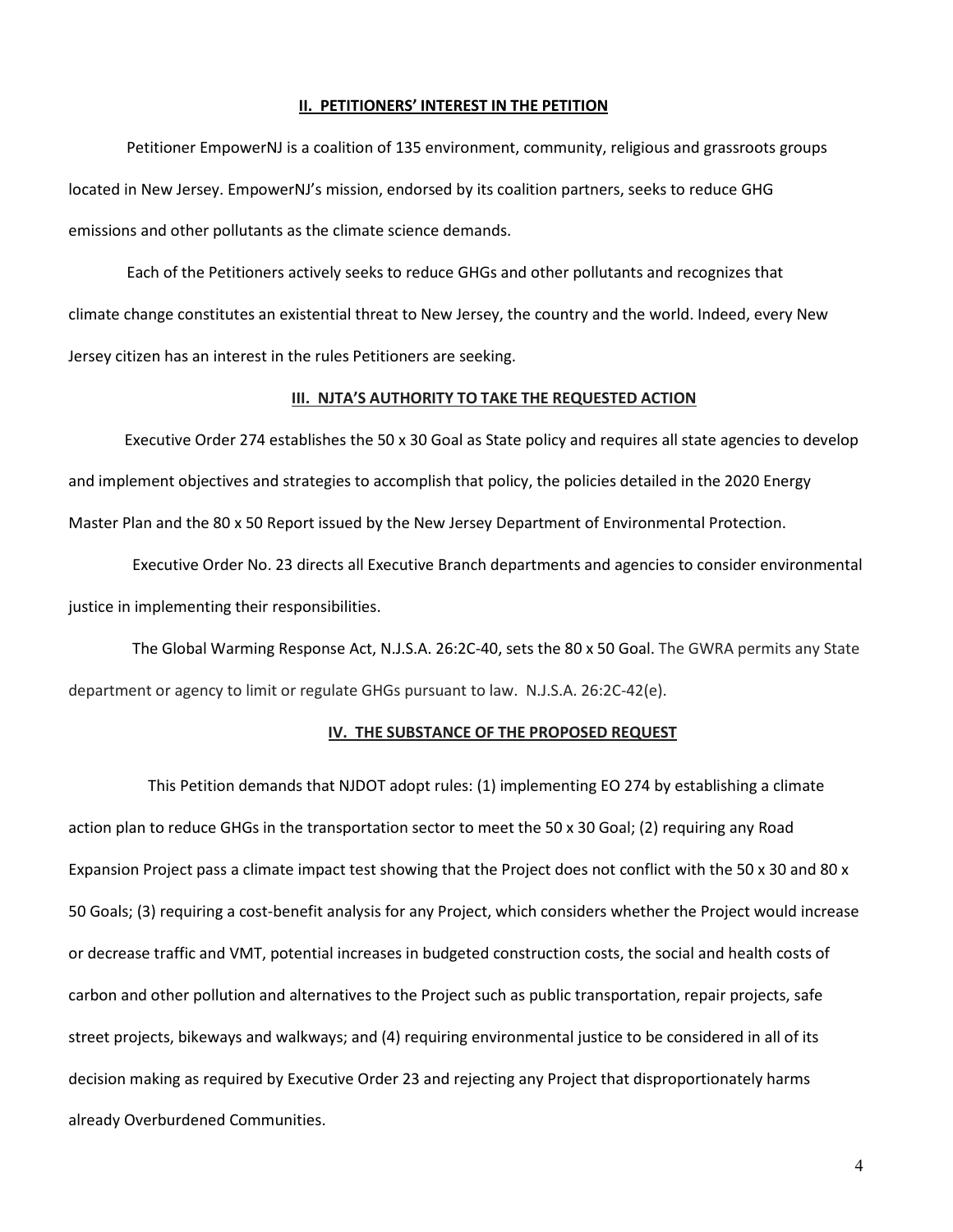#### **V. THE REASONS FOR THE PROPOSED RULES**

#### **A. The 50 x 30 Goal is State Policy**

EO 274 recognizes that "global atmospheric warming, caused largely by the burning of fossil fuels, constitutes one of the greatest long-term threats currently facing humanity and is leading to significant changes in climate patterns here in New Jersey, across the United States, and around the world, resulting in rising sea levels, increased flooding, more frequent and severe extreme weather events, and numerous other adverse environmental impacts" and that "reducing the severity of adverse climate change impacts requires steep and immediate reductions in greenhouse gas emissions on an economy-wide basis."

EO 274 further recognized New Jersey's communities and economy are uniquely vulnerable to the devastating impacts of climate change, with potentially disastrous consequences for public health and safety, as well as for the social and economic vitality of the State.

EO 274 establishes the 50 x 30 Goal as State policy and requires all state agencies to implement the objectives of EO 274 and develop strategies detailed in the EMP and 80x50 Report.

The EMP states that "[t]here is near unanimous scientific consensus that the global threat of climate change is grave and that it demands swift local action and focused state leadership."<sup>[17](#page-20-0)</sup>

#### **B**. **The Accelerating Climate Change Crisis**

 Since the issuance of EO 274 in mid-November 2021, there is even yet more evidence that climate change is accelerating far faster than anyone had previously predicted. A February 2022 report by the Intergovernmental Panel on Climate Change ("IPCC") details the ongoing, catastrophic impacts of global warming including floods, deadly heat waves and droughts.<sup>18</sup>

When the GWRA was enacted in 2007, the belief was that we had until 2050 to address GHGs. For climate science, that was eons ago. The incontrovertible scientific consensus is that we must dramatically reduce GHGs by 2030 to avoid climate catastrophe. 2030 is the new 2050.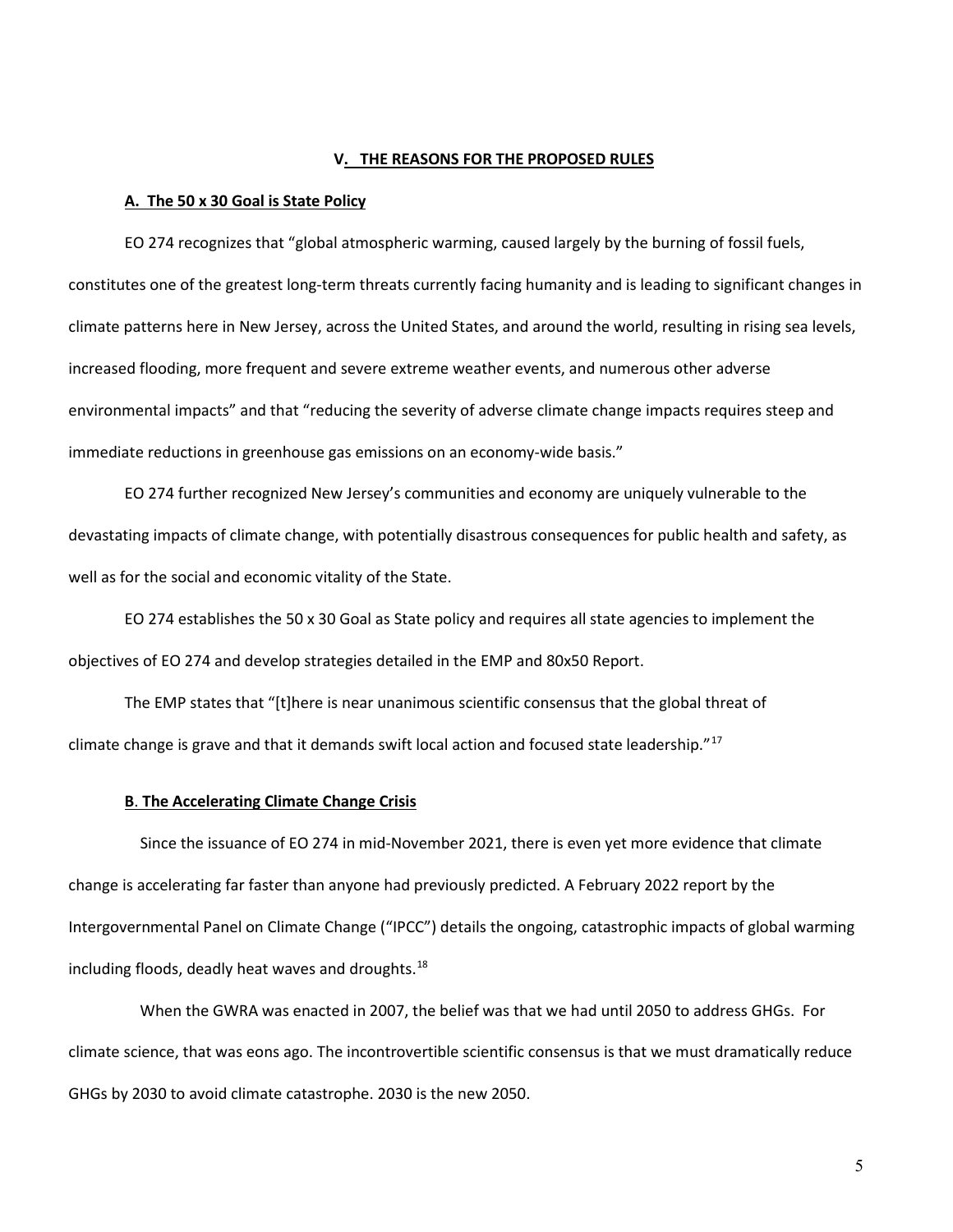#### **C. Vehicles are the largest source of GHGs in New Jersey**

 The 50 x 30 Goal cannot be achieved without a plan and rules that provide for a sharp reduction in VMT and GHGs from vehicular travel.

 As noted above, vehicles account for 40.6% of the State's net GHGs making it the highest GHG source in the State. This does not even consider GHGs created through the extraction, refining and distribution of fossil fuels used to run those vehicles. Funding highway expansion relative to other strategies is the main driver of emissions outcomes and reducing the growth in vehicle miles traveled is critical to reducing GHGs in the transportation sector.<sup>[19](#page-20-2)</sup>

 VMT have been steadily increasing in New Jersey. In 1989, the earliest year in which there is data, annual VMT was roughly 52.2 billion. "As of 2017, New Jersey drivers traveled a record 77.5 billion vehicle miles. At the same time, miles of roads increased from 33,879 miles in 1984 to 38,896 miles in 2017."[20](#page-20-3) Only 12% of the State's commuters use mass transit.<sup>[21](#page-20-4)</sup>

 Electric vehicles (EVs) will eventually reduce vehicular GHGs but will not do so by the amount needed by 2030. Less than 1% of the 250 million cars, SUVs, and light-duty trucks on the road in the United States are EVs. If 50% of new passenger cars and light trucks sales are EVs by 2030, an ambitious goal that will be hard to meet, fossil fuel powered vehicles would still make up the vast majority of the vehicles in use in 2030 and between 30% to 40% of cars in 2050.<sup>[22](#page-20-5)</sup>

The electrification of medium- and heavy-duty vehicles is moving even slower. Those vehicles account for less than 5% of the vehicles on the road but produce 25.9% of the emissions from the transportation sector.<sup>[23](#page-20-6)</sup> Battery electric trucks are not expected to become cost-competitive for smaller trucks until 2030 while heavy trucks with less than 500-miles of range are not projected to be cost-competitive until 2035.<sup>[24](#page-20-7)</sup>

#### **D. Pollution from Vehicle Use**

In addition to GHGs, vehicles create particulate matter pollution and ground level ozone that severely impact the health of New Jersey residents. The greater the VMT, the greater those health costs.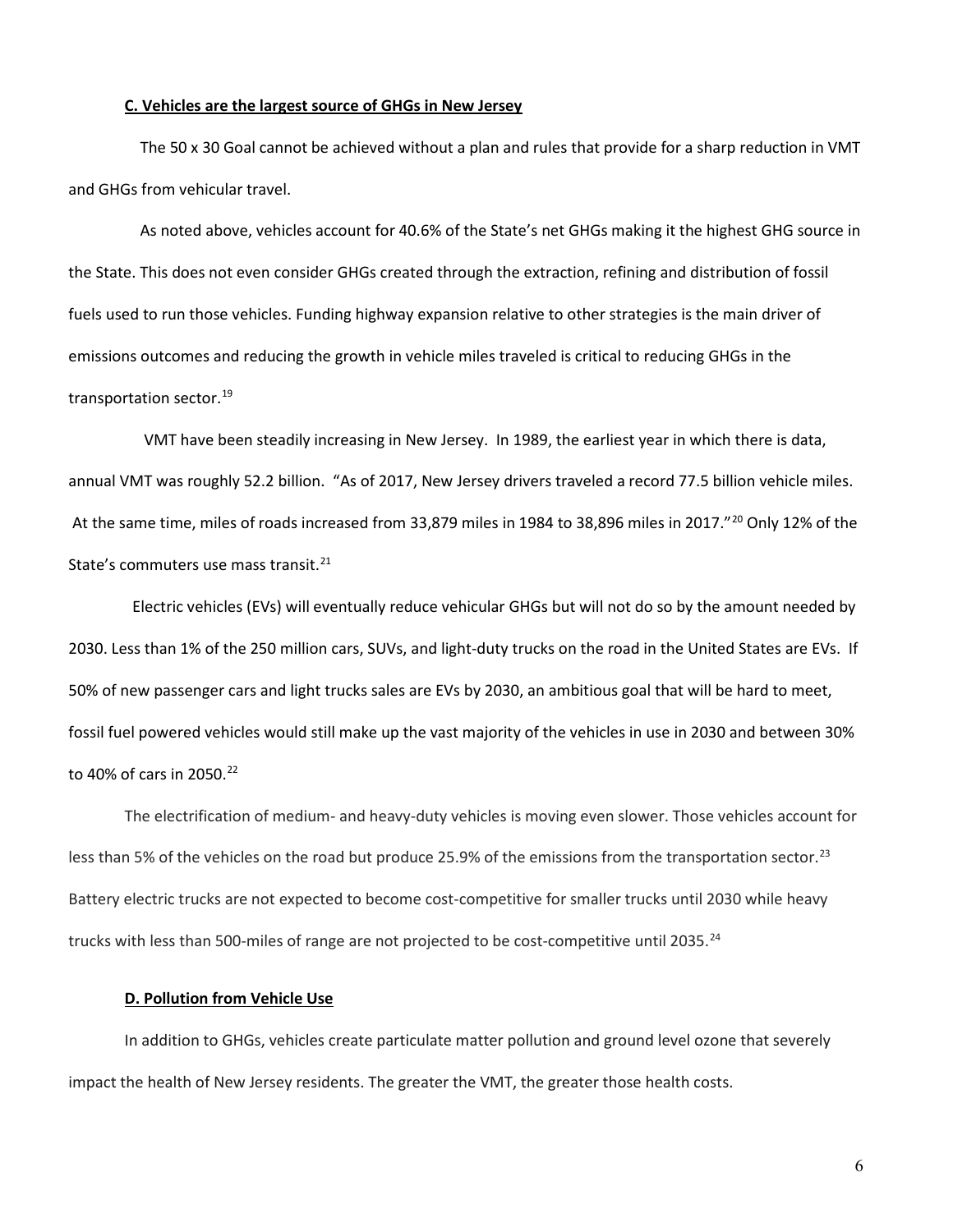Particulate matter, known as PM 2.5, is a great risk to human health and one of the most dangerous environmental pollutants.<sup>[25](#page-20-8)</sup> It is associated with premature deaths, heart and lung disease, asthma, and respiratory issues, such as irritation of the airways, coughing or difficulty breathing. COVID-19 mortality rates are higher in areas with more particulate pollution than in areas with even slightly less.<sup>[26](#page-20-9)</sup>

 Particulates from vehicle use also react with sunlight to create ground-level ozone, informally known as smog. Vehicles are the largest contributors to ground level ozone and are responsible for "71% of the State's nitrous oxide emissions."<sup>27</sup> Ground level ozone causes respiratory diseases and premature death. Smog can irritate the eyes and throat and damage the lungs, especially those of children, senior citizens, and people who work or exercise outdoors. It is even worse for people who have asthma or allergies; these extra pollutants can intensify their symptoms and trigger asthma attacks.<sup>[28](#page-20-11)</sup>

In New Jersey, more than 600,000 adults and 167,000 children suffer from asthma, and thus are particularly vulnerable to ozone pollution.<sup>[29](#page-20-12)</sup> There were also 385,665 cases of COPD, all of which were caused or exacerbated by vehicle pollution.<sup>[30](#page-20-13)</sup>

In the United States, 350,000 premature deaths are attributed to fossil fuel pollution with New Jersey being among the states with the highest number of deaths per capita.<sup>[31](#page-20-14)</sup> Fossil fuel pollution kills more people each year than HIV, tuberculosis, and malaria combined, with the U.S. having the highest estimated rate of deaths among children under the age of five from lower respiratory infections.<sup>[32](#page-20-15)</sup>

People who live, work, or attend school near major roads have an increased incidence and severity of health problems associated with air pollution. Children, older adults, people with preexisting cardiopulmonary disease, and people of low socioeconomic status are among those at higher risk for health impacts from air pollution near roadways. These risks include higher rates of asthma onset and aggravation; cardiovascular disease; impaired lung development in children; pre-term and low-birthweight infants; childhood leukemia; and premature death.<sup>[33](#page-20-16)</sup>

The number of people living "next to a busy road" may include 30 to 45 percent of the urban population in North America<sup>34</sup>, a percentage that is undoubtedly higher in New Jersey given how densely populated the State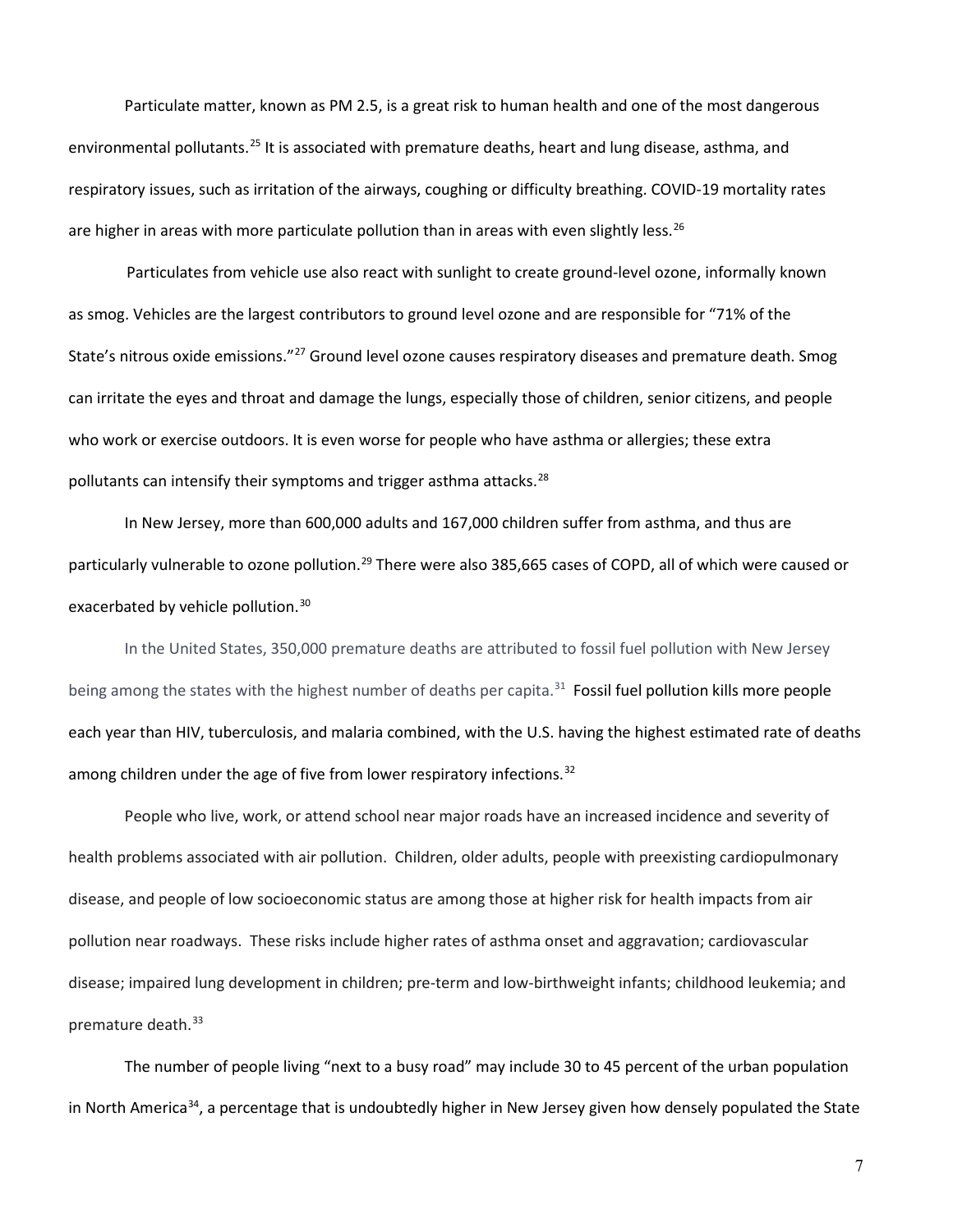is. Vehicle pollution will directly affect people who are within 0.2 to 0.3 miles of a highway.<sup>[35](#page-20-18)</sup>

New Jersey already has some of the worst air in the country. All of New Jersey has been designated as nonattainment for federal ozone national ambient air quality standards, meaning that the *entire state* suffers from unhealthy air due to excess levels of ground-level ozone.[36](#page-21-0)The American Lung Association gives Hudson County, the site of NJTA's \$4.7 billion Turnpike expansion, an F grade with respect to high ozone days.<sup>37</sup>

Road Expansions will make all these problems worse.

## **E. Environmental Justice Must Be Prioritized**

Carbon and air pollution disproportionately harm people of color and low-income communities. Poor air quality is one reason that people of color die disproportionately from COVID-19.[38](#page-21-2) African Americans are three times more likely to die from asthma.<sup>[39](#page-21-3)</sup> Climate change and car pollution increase the risk that pregnant women have premature, underweight, or stillborn babies with African American mothers affected the most.<sup>[40](#page-21-4)</sup> Black and Hispanic populations bear a "pollution burden" by being exposed to 56% to 63% more PM 2.5 pollution than non-Hispanic whites.<sup>[41](#page-21-5)</sup>

The placement and expansions of urban highways have also caused African American and other low income, minority communities disproportionate economic harm. [Businesses were uprooted, residents displaced,](http://www.nycroads.com/roads/I-280_NJ/)  and thriving communities destroyed to [connect white suburbs to urban centers. This occurred, for example, in](http://www.nycroads.com/roads/I-280_NJ/) [sections of Orange, East Orange and Newark,](https://www.nj.com/news/2016/07/route_280_project_looks_at_downside_of_highway_di.html) for the construction of the Parkway and I-280.

There is a nation-wide movement to reverse this trend, including tearing down highways and mitigating their impact.<sup>[42](#page-21-6)</sup> An initiative in the 2021 Bipartisan Infrastructure Law, referred to as the Reconnecting Communities Pilot Program, provides \$1 billion in grants to remove or refigure urban highways that have divided and depressed economic development in minority communities and the Biden Administration and cities around the country are attempting to increase this amount many times over.<sup>43</sup> The Biden Administration stopped a \$7 billion highway expansion that would have been built in largely minority neighborhoods in Houston.<sup>[44](#page-21-8)</sup> There is no such effort being made in New Jersey.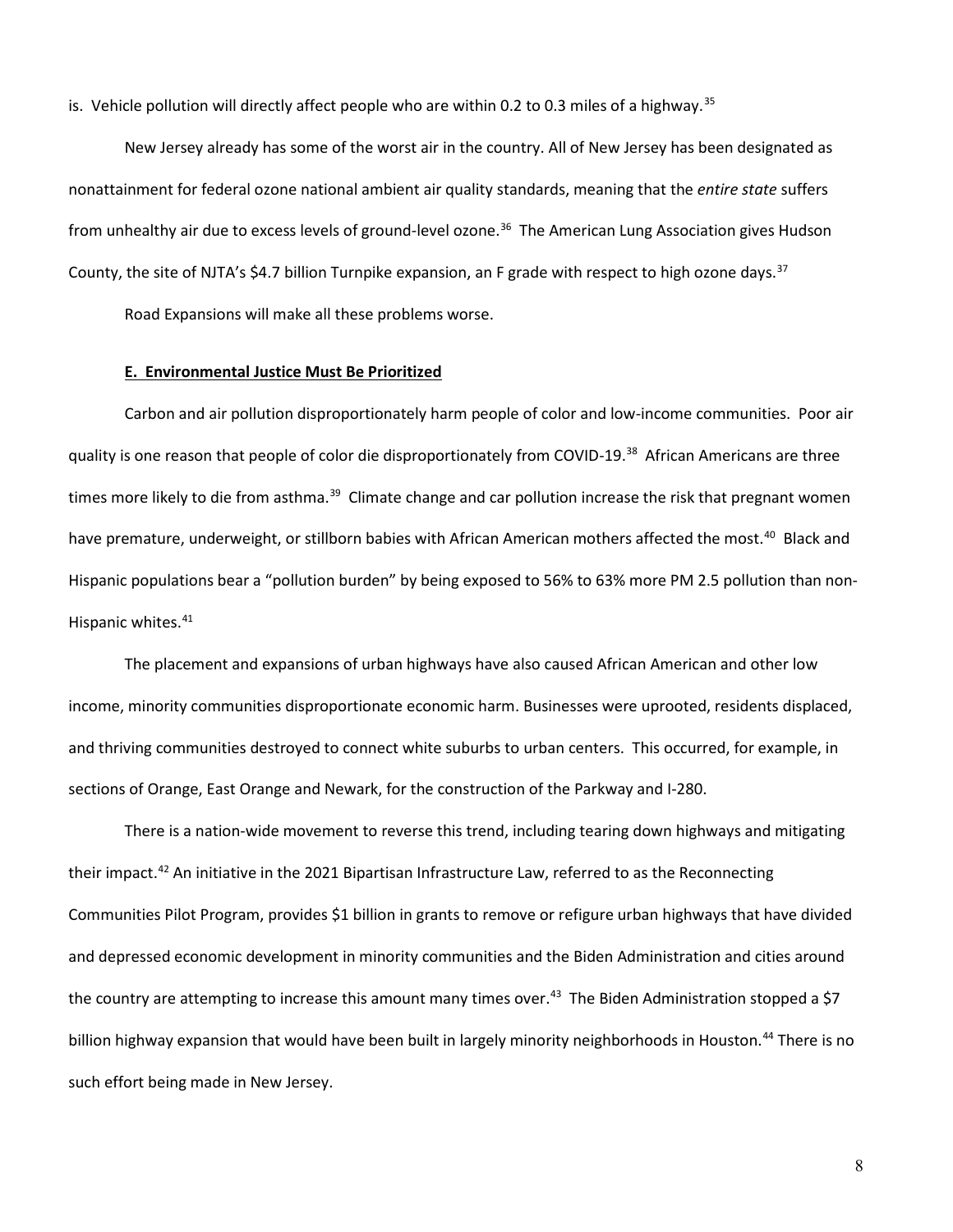Both the Governor and Legislature have recognized that New Jersey must reverse the policies that have caused Overburdened Communities to bear the disproportionate costs of climate change and pollution. EO 274 states that "minority and low-income communities are disproportionately affected by climate change, including by the health effects of higher temperatures and increased air pollution…" The Overburdened Communities Act, N.J.S.A. 13:1D-157 to -161, recognizes that minority and low-income communities are disproportionately affected by climate change and pollution and limits the future placement and expansion of certain polluting facilities in overburdened communities. The preamble to the Overburdened Communities Act, C.13:1D-157, states:

The Legislature further finds and declares that no community should bear a disproportionate share of the adverse environmental and public health consequences that accompany the State's economic growth; that the State's overburdened communities must have a meaningful opportunity to participate in any decision to allow in such communities certain types of facilities which, by the nature of their activity, have the potential to increase environmental and public health stressors; and that it is in the public interest for the State, where appropriate, to limit the future placement and expansion of such facilities in overburdened communities.

While the Overburdened Communities Act does not apply to highway projects, even though those

projects can be equally or more harmful than the facilities the law covers, EO 23 directs all Executive Branch

departments and agencies to consider environmental justice in implementing their responsibilities.<sup>[45](#page-21-9)</sup>

NJDOT has ignored EO 23 and environmental justice in its plans and decision-making. It has not issued any

rules or regulations, or taken any action we are aware of, to comply with EO 23. Instead, it is doubling down on the

failed policies of the past by expanding highways in urban areas all over the State.

#### **F. Highway Widenings Do Not Reduce Traffic Congestion**

Traffic studies and experience universally show that highway widenings, particularly in urban areas, will only provide temporary, if any, reduction in traffic congestion. Ultimately lane widening results in more driving and even greater long-term congestion, a phenomenon known as induced demand. Each mile of new highway lane increases capacity up to 2,850 vehicles/hour.<sup>[46](#page-21-10)</sup>

Induced demand was recognized as early as 1930 but became better known and accepted with the publication of *The Power Broker*, the legendary biography of Robert Moses, New York's "master builder." Robert Caro wrote: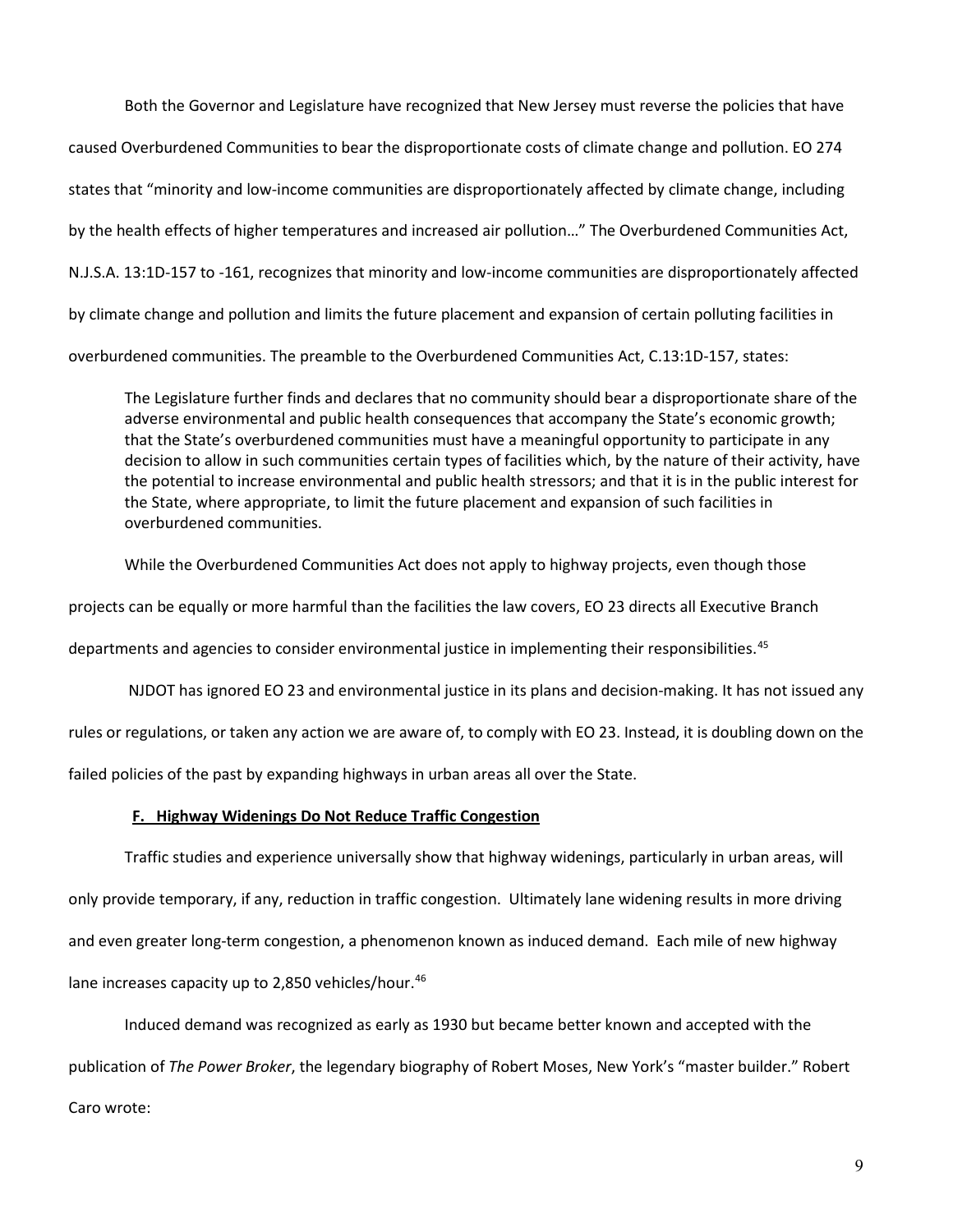During the last two or three years before [the entrance of the United States into World War II], a few planners had...begun to understand that, without a balanced system [of transportation], roads would not only not alleviate transportation congestion but would aggravate it. Watching Moses open the [Triborough Bridge](https://en.wikipedia.org/wiki/Triborough_Bridge) to ease congestion on the [Queensborough Bridge,](https://en.wikipedia.org/wiki/Queensboro_Bridge) open the [Bronx-](https://en.wikipedia.org/wiki/Bronx-Whitestone_Bridge)[Whitestone Bridge](https://en.wikipedia.org/wiki/Bronx-Whitestone_Bridge) to ease congestion on the Triborough Bridge and then watching traffic counts on all three bridges mount until all three were as congested as one had been before, planners could hardly avoid the conclusion that "traffic generation" was no longer a theory but a proven fact: the more highways were built to alleviate congestion, the more automobiles would pour into them and congest them and thus force the building of more highways – which would generate more traffic and become congested in their turn in an ever-widening spiral that contained the most awesome implications for the future of New York and of all urban areas.

After the publication of the *Power Broker* in 1974, Caro's thesis has been verified many times over.

Study after study, in country after country, has shown that adding new road capacity does not improve traffic congestion.<sup>[47](#page-21-11)</sup> There are also countless real-world examples of this. Los Angeles' I-405 freeway was completed in 2014 after five years of construction and a cost of [more than](http://media.metro.net/projects_studies/pm/images/pm_october_2013_i405_sepulveda_pass_improvements2.pdf) \$1 billion. The data shows that traffic is moving [slower](http://la.curbed.com/archives/2014/10/405_commutes_now_a_minute_worse_than_before_carpool_lane.php) now on I-405 than before the widening.<sup>[48](#page-21-12)</sup> When Texas widened the Katy Freeway in Houston to more than 20 lanes in 2011, the widest in the world, at a cost of \$2.8 billion, congestion returned to previous levels within a few years, and it is now worse.<sup>[49](#page-21-13)</sup>

The EPA's Guidebook on Induced Travel concluded studies showing that a 10% increase in highway

capacity caused an immediate 3% to 5% increase in VMT in 1 to 2 years and a 5% to 9% increase in VMT over 10 to 20 years.<sup>[50](#page-21-14)</sup> Another report found that between 1993 and 2017, 30,511 new freeway lane-miles of road were built in the largest 100 urbanized areas in the country, an increase in capacity that far outstripped the population growth in those regions over the same period. Yet traffic delays in those urbanized areas increased by a staggering 144 percent.<sup>[51](#page-21-15)</sup> Trying to cure traffic congestion by adding more capacity is like trying to cure obesity by loosening your belt.

Rocky Mountain Institute ("RMI") is a highly regarded firm dedicated to researching climate change and sustainability issues. NJBPU has hired and relied upon RMI in preparing the 2020 State Energy Master Plan. RMI recently summarized the failed policies of highway expansions:

> [R]oad expansion projects move us in the wrong direction, generating more traffic that increases climate pollution, worsens local air quality, and leads to more road crashes. Vulnerable and frontline communities bear a disproportionate burden from these impacts, including health effects from hazardous air pollutants.<sup>[52](#page-21-16)</sup>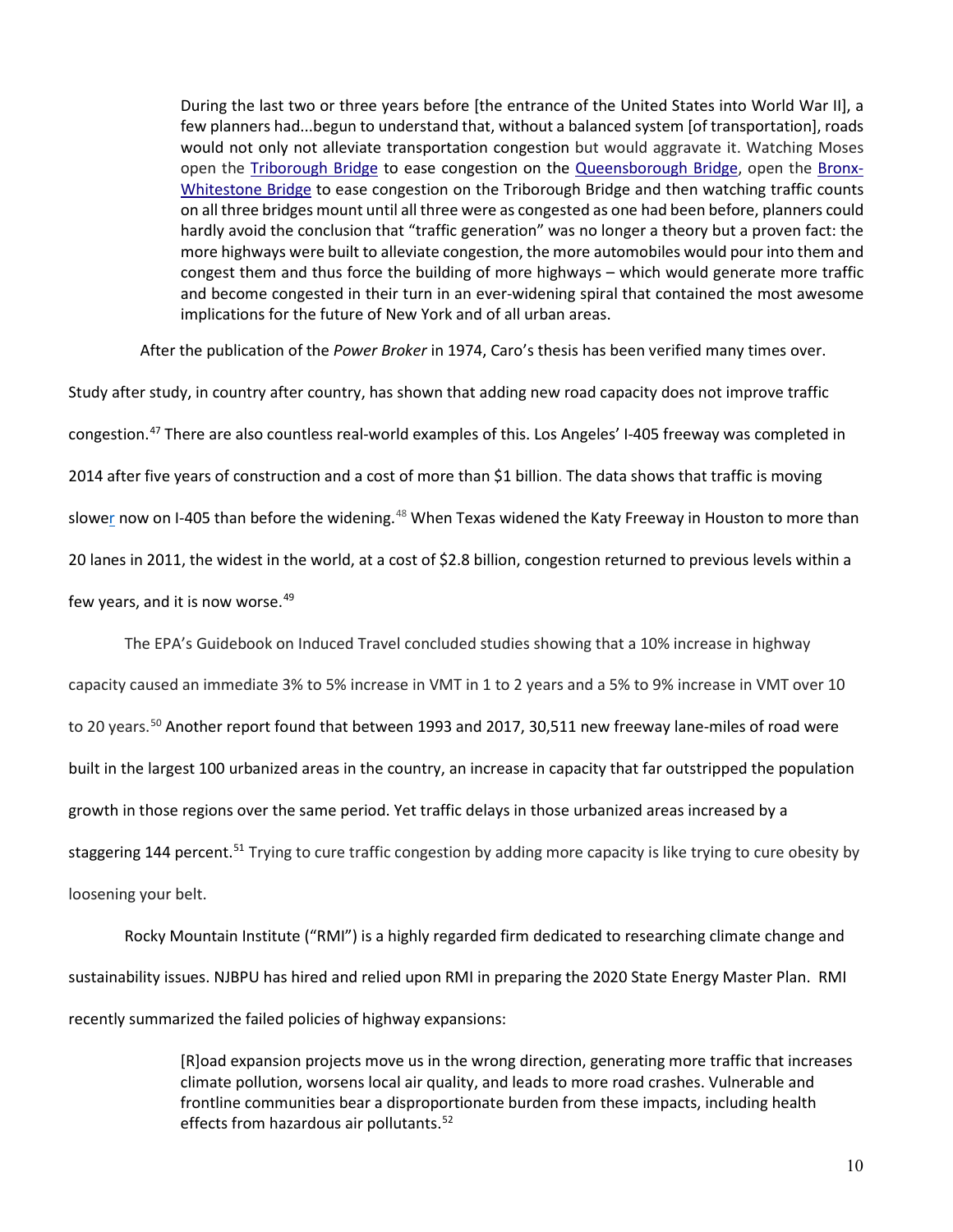NJDOT and NJTA have not provided any evidence, or given any reason, why its Road Expansions will produce different results.

## **G. The NJTA's Highway Expansion Plans**

NJTA's 2020 \$24 billion capital improvement plan calls for spending more than \$16 billion over ten years to widen the New Jersey Turnpike and Garden State Parkway overwhelmingly in the most urbanized northeastern corner of the state.<sup>53</sup> None of the projects allow for or incorporate a mass transit component.

The costs of highway construction projects, particularly in urban areas, are often understated to hide their true costs. For example, the Big Dig in Boston was originally scheduled to cost \$2.8 billion.<sup>[54](#page-22-1)</sup> The final cost of the project was \$24.3 billion.<sup>[55](#page-22-2)</sup> When the Turnpike expansion from Exits 14 to 14C was first proposed in 2020, the budget was \$4.3 billion. It is now \$4.7 billion and only preliminary design work has started.<sup>[56](#page-22-3)</sup>

There are also health, social, economic, quality-of life, and opportunity costs imposed by highway widenings. Federal agencies have incorporated the social cost of GHGs in benefit-cost analysis since 2008. On his first day in office, President Biden issued E.O. 13990, directing that the costs used be updated to reflect the best available science and take into account climate risk, environmental justice, and intergenerational equity.<sup>[57](#page-22-4)</sup> That report is expected shortly. NJDOT and NJTA should be using the federal government's calculation of the social costs of carbon in its cost-benefit analyses.

By spending the bulk of its capital funds on highway expansions, NJTA is in direct conflict with federal policy. In December 2021, the Federal Highway Administration issued a memo regarding projects to be funded under the Bipartisan Infrastructure Law, which prioritized repairing and maintaining "existing transportation infrastructure before making new investments in highway expansions."<sup>[58](#page-22-5)</sup>

#### **H. The Jersey City Highway Expansion**

NJTA's current plan to expand the Turnpike from Exit 14 through Exit 14C, most of which runs through Jersey City $^{59}$ , is a prototypical example of why the proposed rules are needed.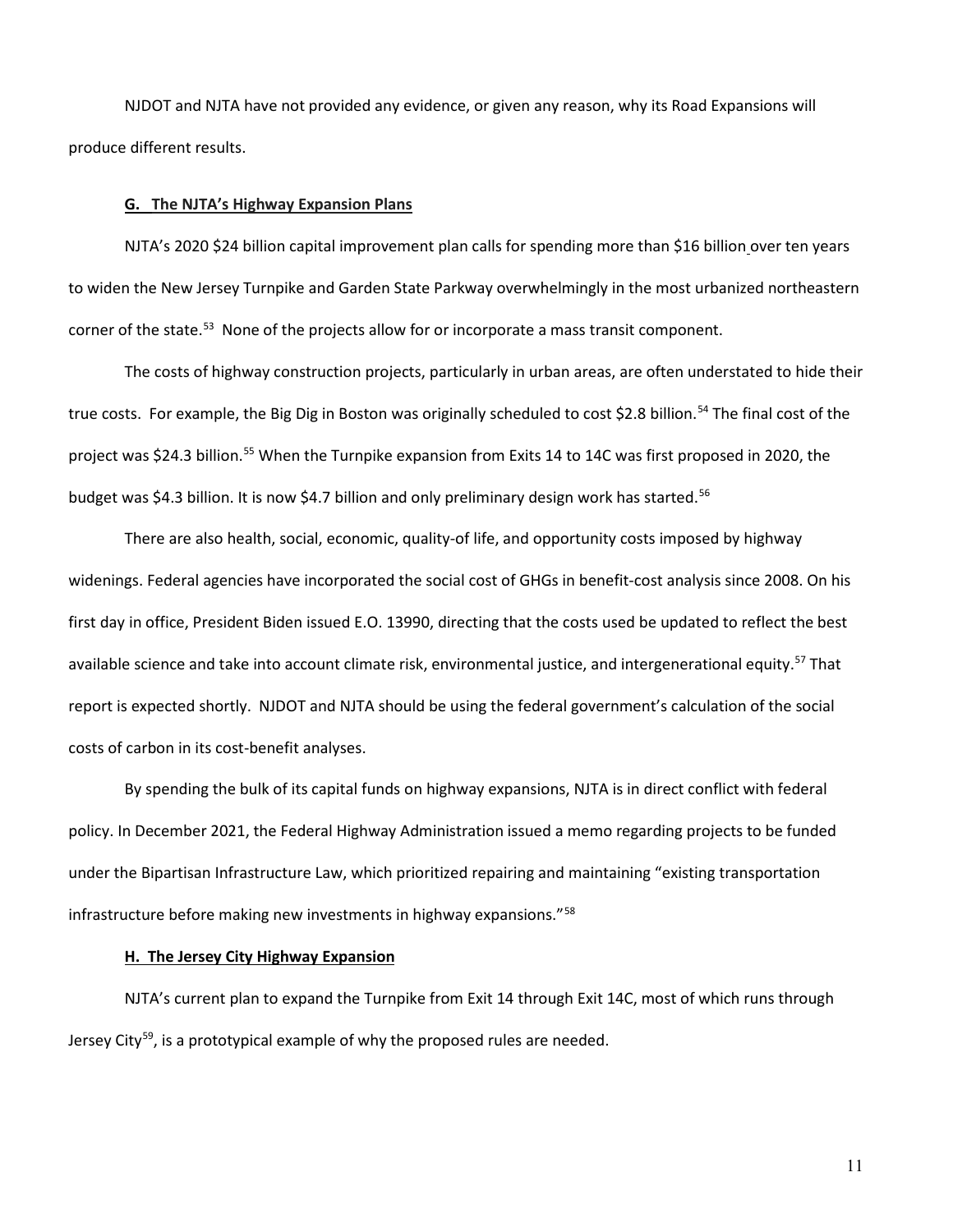In a January 7, 2022 letter to the NJTA, Jersey City stated its opposition to the project because: i) it will produce additional traffic on city streets as there will not be any capacity change at the Holland Tunnel or its approaches; ii) it will increase pollution and noise; iii) it will not reduce traffic congestion over the long-term due to induced demand; iv) road widening projects are not a sustainable, long-term solution to meet regional travel needs; and v) it will run counter to state, regional, and local climate goals. Jersey City asked NJTA to consider an alternative that modernizes the Turnpike without expanding it. To the best of our knowledge, NJTA has never addressed these concerns or the concerns of the many citizens who have expressed their opposition to the Project.

Meanwhile, as with other expansion projects, NJTA has only provided a cursory explanation for why its Highway Expansion Projects are being proposed and built. For example, the entire description of the \$4.7 billion Jersey City is set forth in two pages of big print with photographs taking up almost half the pages. The entirety of the explanation for spending \$4.7 billion on the Project consists of three words: Safety and Customer Satisfaction.<sup>[60](#page-22-7)</sup>

## **I. Federal Policy and Funding**

NJDOT's failure to adopt a carbon reduction strategy conflict with federal policy and will makes New Jersey ineligible for grants available under the Infrastructure Investment and Jobs Act, also known as the Bipartisan Infrastructure Law.[61O](#page-22-8)n April 21, 2022, USDOT/FHA issued eligibility requirements to participate in a \$6 billion grant program to fund state carbon reduction strategies.<sup>[62](#page-22-9)</sup> By November 15, 2023, States are required to develop a carbon reduction strategy to reduce transportation emissions and identify projects and strategies to reduce these emissions. Each carbon reduction strategy is required to facilitate the use of alternatives to single occupant vehicle trips, including public transportation, bikeways and walkways.

A wide variety of carbon reduction strategies are eligible for funding, including "certain types of projects to include traffic flow" with one notable exception – they cannot "involve construction of new capacity." Projects to add general-purpose lane capacity for single occupant vehicle use will not be eligible absent analyses demonstrating emissions reductions over the project's full lifecycle.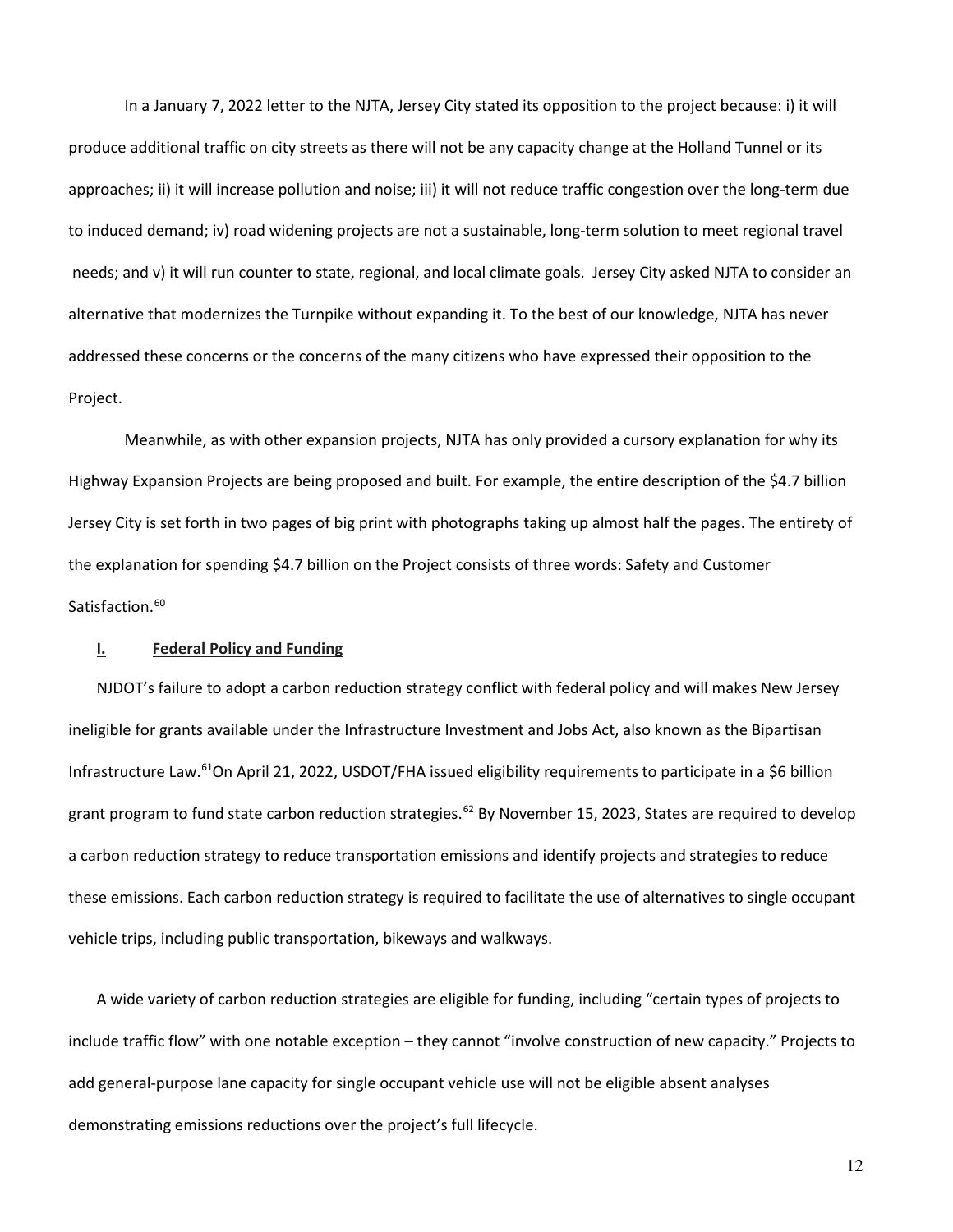By dedicating the bulk of NJTA's capital funds on highway expansions rather than fix-it-first projects, NJDOT and NJTA are in direct conflict with federal policy. In December 2021, the Federal Highway Administration issued a memo regarding projects to be funded under the Bipartisan Infrastructure Law, which prioritized repairing and maintaining "existing transportation infrastructure before making new investments in highway expansions."<sup>[63](#page-22-10)</sup> Anyone riding New Jersey roads and highways knows that they are in obvious need of repair.

Investments are needed in road safety to address the skyrocketing number of vehicular fatalities since the pandemic. From 2020 to 2021, New Jersey vehicular fatalities increased by 19.9%, from 587 to 701. Year to date as of March 24, 2022, fatalities have increased another 9.9%.<sup>64</sup>

#### **J. There are Better Alternatives to Road Expansions**

There is no shortage of better ways to improve transportation in New Jersey than Road Expansions, starting with adequately funding improving public transportation. The EMP calls for, among other things, a concerted effort to expand public transportation options and reduce VMT which "will also yield many economy-wide financial and health benefits."[65](#page-22-12)

Many crucial projects in New Jersey Transit's s five-year and ten-year capital plan are unfunded. <sup>[66](#page-22-13)</sup> Since 1990, more than \$10 billion has been diverted from NJT's Capital Budget to cover NJT operating expenses with \$1.7 billion having been diverted in the last four years. <sup>[67](#page-22-14)</sup> The proposed budget FY 2023 budget calls for \$362 million to be diverted from NJT's capital account to pay for operating expenses.

NJTA's contributions to NJT have recently increased but have been erratic. It was \$154M in FY 2019 and \$129M in FY 2020 and 2021 as compared to an average of \$295 million in fiscal years 2013-2016. The April 20, 2021 MOU between Treasury and NJTA provides for payments of \$350M in FY 2022; \$746M in FY 2023; \$465M in FY 2024; \$480M in FY 2025; \$495M in FY 2026; \$510M in FY 2027 and \$525M in FY 2028.<sup>68</sup>

Crucial NJT projects are not being funded or are moving at a snail's pace. Electric buses are a prototypical example. NJT did not approve its first order of electric buses until October 2021<sup>[69](#page-23-0)</sup> and is finally planning on putting those eight electric buses into service this year.<sup>70</sup> This is years after other public transit systems have done so. For example, Los Angeles ordered 155 electric buses in 2020 as part of its plan to fully electrify its fleet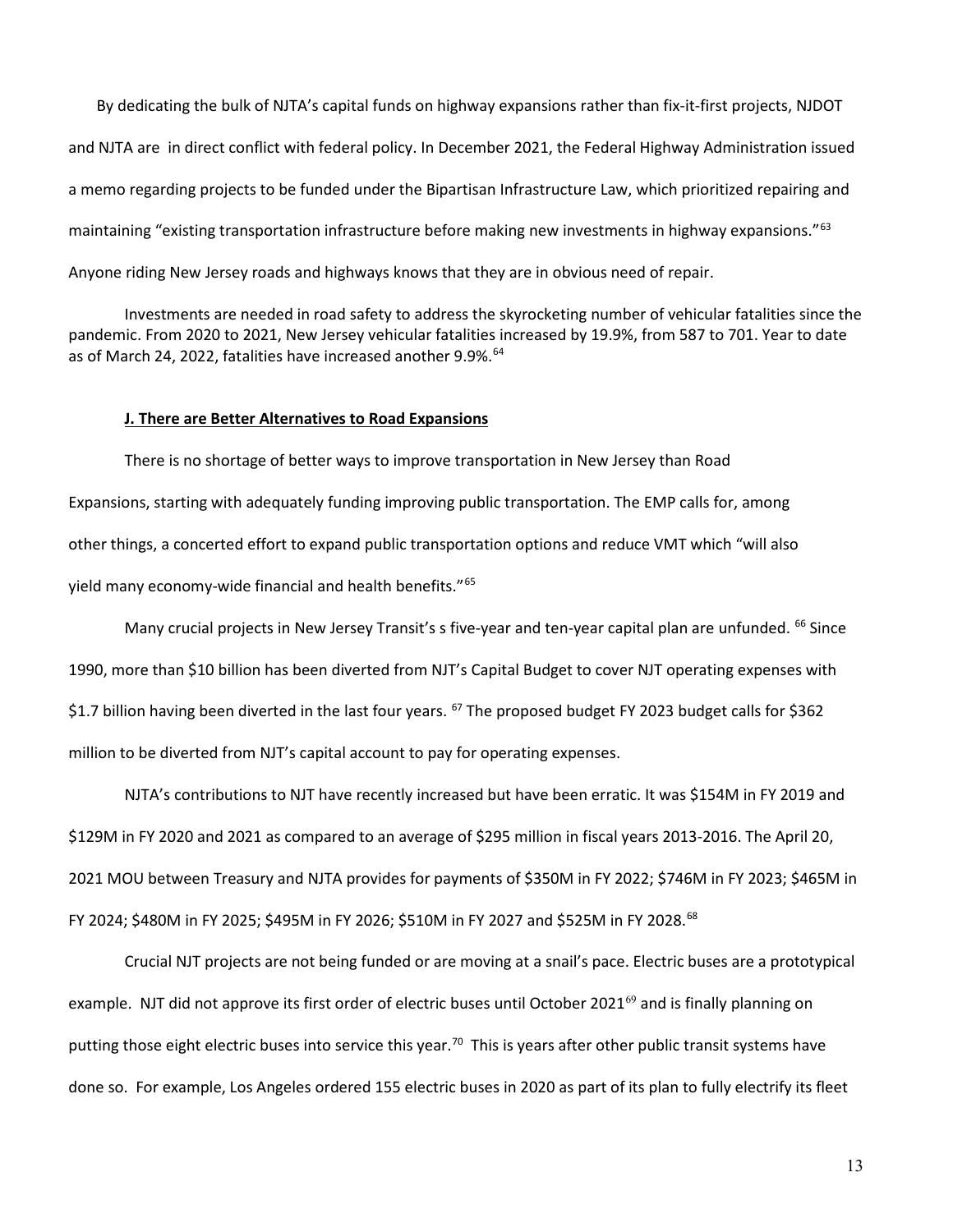by 2028.[71](#page-23-2) In 2021, Los Angeles phased out all its fossil- fuel run buses on its popular G Line and replaced them with 40 zero-emissions electric buses.<sup>[72](#page-23-3)</sup> California has in total 1,400 electric buses in use or on order.<sup>[73](#page-23-4)</sup> Transit systems with fewer bus riders than NJT are using and purchasing far more electric buses than NJT. King County Metro (Seattle) first started using and testing electric buses in 2016; it leased ten more electric buses in 2018-19 and ordered 40 more electric buses in 2021.<sup>[74](#page-23-5)</sup> Austin, Texas ordered 197 electric buses in 2021.<sup>[75](#page-23-6)</sup> Denver has 36 electric buses in use.<sup>76</sup> (At the May 2022 Senate and Assembly Budget Committees on the FY23 budget, NJT CEO Kevin Corbett attempted to justify the slow pace of NJT's electric bus roll out by citing three instances of cities running into hiccups with electric buses – Albuquerque, Minneapolis and Philadelphia – without noting that all these cities are moving ahead with electric bus rollouts and all the successful introductions of electric buses) The slow pace of NJT's bus electrification program will almost certainly put it in violation of the omnibus EV bill (S2252/A4819), which mandates that NJT electrify 10% of its bus fleet purchases by December 2024.

A recent Star-Ledger editorial correctly summarizes the situation this way:

Once again, Murphy is stitching together a \$2.75 billion budget that includes another massive raid of the capital budget, which compromises crucial infrastructure projects. This abysmal habit of shifting seed money into operations has cost the agency about \$10 billion in potential investments over the last few decades, which is a good reason why NJ Transit still has no electric buses, why its light rail projects have stalled, and why its rail passengers still bounce inside those creaky, 40-year-old Arrows.[77](#page-23-8)

Besides for reducing GHGs, VMT and traffic congestion, funding public transportation projects creates more jobs and economic growth than highway expansions.

A Rutgers report submitted with NJT's capital plans details how, if fully funded, the 5-year plan "would generate significant direct and spillover impacts within the New Jersey economy creating jobs and economic activity throughout the state." Project spending in the first five years would generate an estimated \$13.3 billion in economic output in the state, supporting 60,000 direct, indirect, and induced jobs and providing \$3.7 billion in employee compensation. The 10-year capital plan would generate \$54.9 billion in economic output in New Jersey, 245,000 jobs and \$15 billion in employee compensation.<sup>[78](#page-23-9)</sup>

In contrast to the Rutgers NJT study, NJDOT and NJTA have not provided any analysis showing that

the Highway Expansions would produce economic growth other than in one-time construction jobs.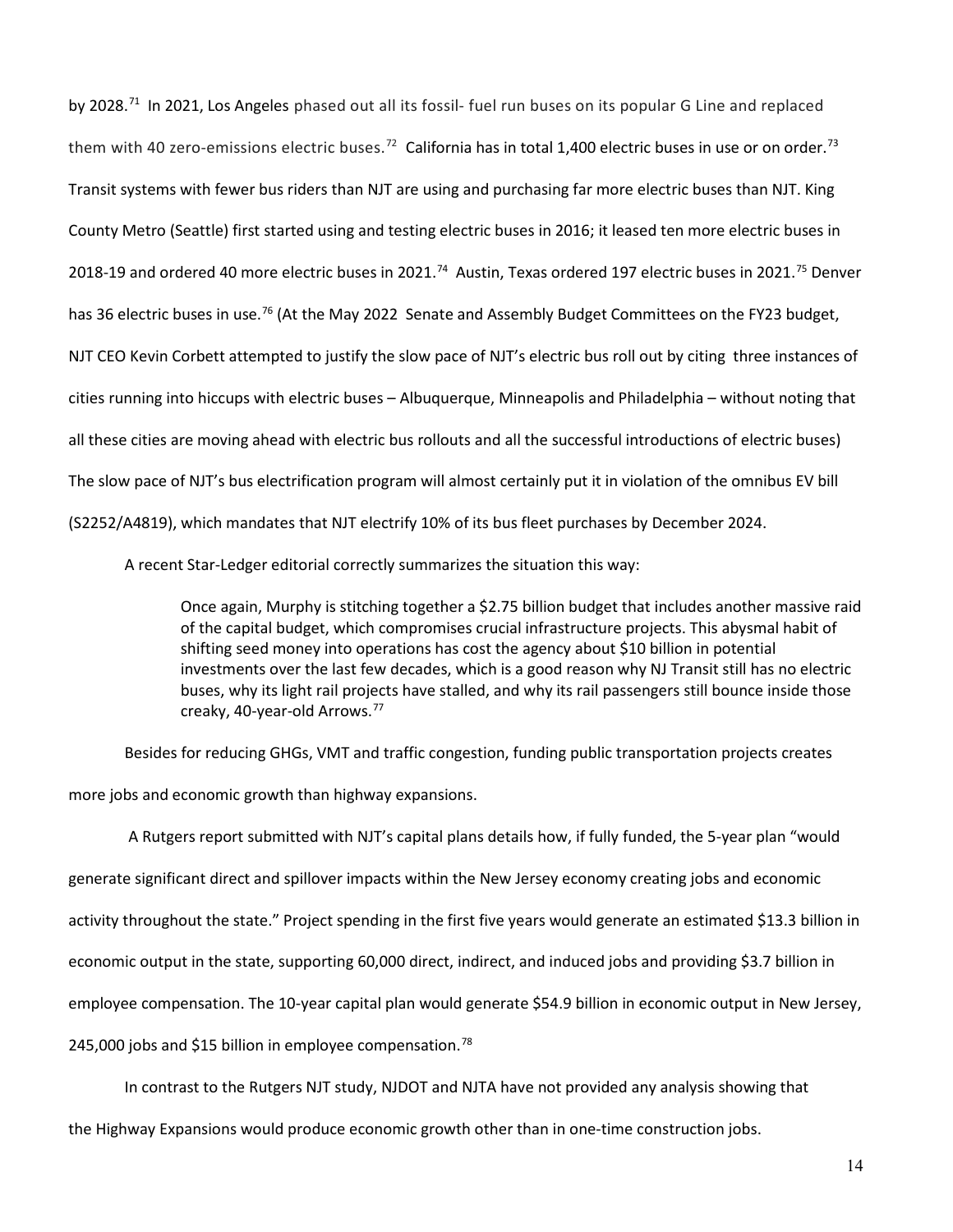Other research shows that public transportation projects produce even more jobs and economic growth. One study found that each \$1 billion invested in public transportation produces \$5 billion in GDP growth and 49,000 jobs.<sup>79</sup> Public transportation projects generally generate 31% more jobs/dollar spent than expanding highways.<sup>[80](#page-23-11)</sup> Those jobs would particularly benefit low-income families and essential workers, providing them with increased access to jobs and allowing them to spend less on housing and transportation as a percentage of their income.<sup>[81](#page-23-12)</sup>

The population of Hudson County grew 14.3% between 2010 and 2020, making it the fastest growing county in New Jersey.  $^{82}$  $^{82}$  $^{82}$  That growth was fueled by public transportation, not highways. Harrison's population has grown 99% from 2010 to 2022<sup>[83](#page-23-14)</sup>, a direct result of the PATH station located there.<sup>[84](#page-23-15)</sup> Bayonne was one of the fastest growing municipalities in New Jersey between 2010 and 2020 as a direct result of the Hudson-Bergen Light Rail line.<sup>[85](#page-23-16)</sup> Hoboken's explosive growth is due in substantial part to its "easy access to public transportation."<sup>[86](#page-23-17)</sup>

Road repair, which must be prioritized over highway expansion, is also being underfunded. 36% of the state's highways are deficient (rough and/or distressed), 529 bridges are structurally deficient and 2,367 need repairs. The price tag for unfunded fix-it-first projects is more than \$10 billion at least \$8.6 billion for bridges and \$679 million for just the top 500 state road projects over the next few years, which doesn't even include needed repairs to the far larger network of local and county roads.<sup>[87](#page-23-18)</sup>

## **K. Transitgrid**

NJT remains intent on building a methane fired gas plant in the Meadowlands, which would increase GHGs despite Governor Murphy's direction to redesign the project primarily using renewable energy. NJT's RFP required all bidders to submit design proposals for a centralized energy generation facility, which for all practical purposes eliminated renewable options, such as solar, that would require the use of land outside of that site. The power plant would not just come online in case of an outage – the initial reason for the project – but would run around the clock.

The RFP only gives lip service to reducing GHGs. The RFP requests proposals that would utilize fossil fuels with an undefined transition to be "carbon neutral" by 2050, ignoring the Governor's call for renewables now and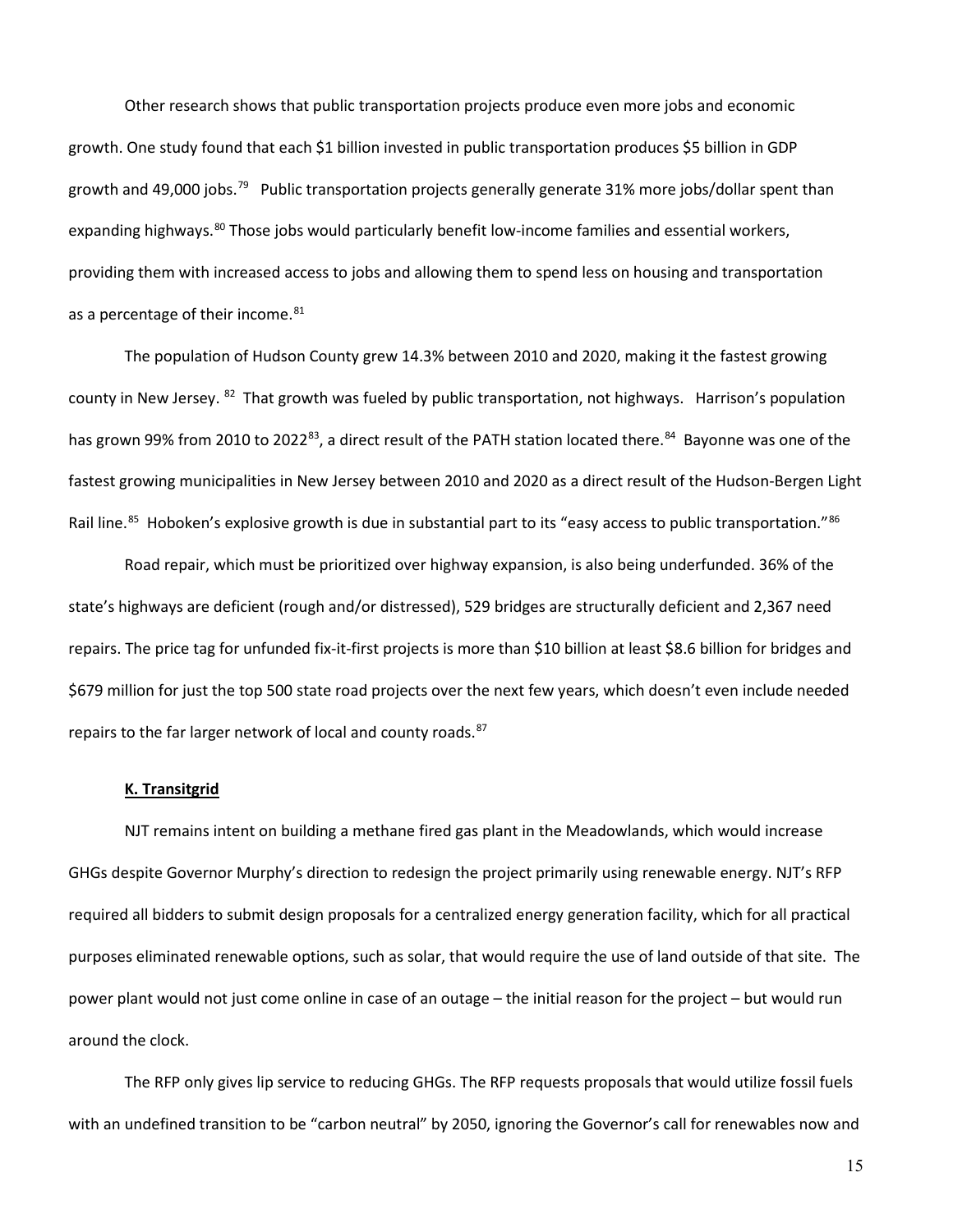his 50 x 30 goal. Carbon neutral is not the same as clean or renewable energy; it could mean purchasing carbon credits (a discredited scheme in which carbon sink owners promise to continue to absorb carbon – usually forest owners who never intended to log their forests in the first place); purchasing carbon credits from power plants that have ceased operations or planting trees elsewhere. The bottom line is that the RFP will allow NJT's methane plant to emit 600,000 tons of CO2 per year along with other toxic pollutants into the air in the Kearny/Newark area, an already Overburdened Community.<sup>[88](#page-23-19)</sup>

#### **L. Actions By Other States**

Numerous other States are taking actions consistent with the rules proposed here. In December 2021, Colorado's DOT adopted climate change regulations that are aimed to redirect funding away from highway expansions and toward projects that cut vehicle pollution, such as buses and bike lanes. Under the new rules, local governments must estimate GHGs expected from future road projects, factoring in induced traffic with a long and short term VMT analysis. Those plans will have to adhere to an overall emissions budget. If localities want to expand highways, they need to offset the extra emissions with cleaner projects, such as public transit, bicycle trails, electric-vehicle chargers, car-pooling or land-use changes that help limit suburban sprawl.<sup>[89](#page-24-0)</sup>

Colorado's DOT rules should be a model for NJTA to build on.

In March 2020, Oregon's Governor Kate Brown issued Executive Order 20-04, which, similar to EO 274, calls for Oregon to reduce GHG emissions to at least 45 percent below 1990 emissions levels by 2035 and directed state agencies to take action to meet this goal.<sup>[90](#page-24-1)</sup> Oregon's DOT then adopted a five-year Climate Action Plan to address the impacts of climate change and extreme weather on the transportation system in Oregon, which includes actions to reduce GHGs from transportation, improve climate justice and make the transportation system more resilient to extreme weather events.<sup>91</sup> Oregon considers GHGs when deciding what projects to fund at each stage of the development of a project.  $92$ 

California prioritizes emissions reductions as part of the state's transportation plan.<sup>[93](#page-24-4)</sup> The state will now measure induced traffic during environmental reviews of new highways and plans to prioritize funding toward fixing existing roads rather than building new ones. Last year, officials halted a plan to widen the 710 freeway,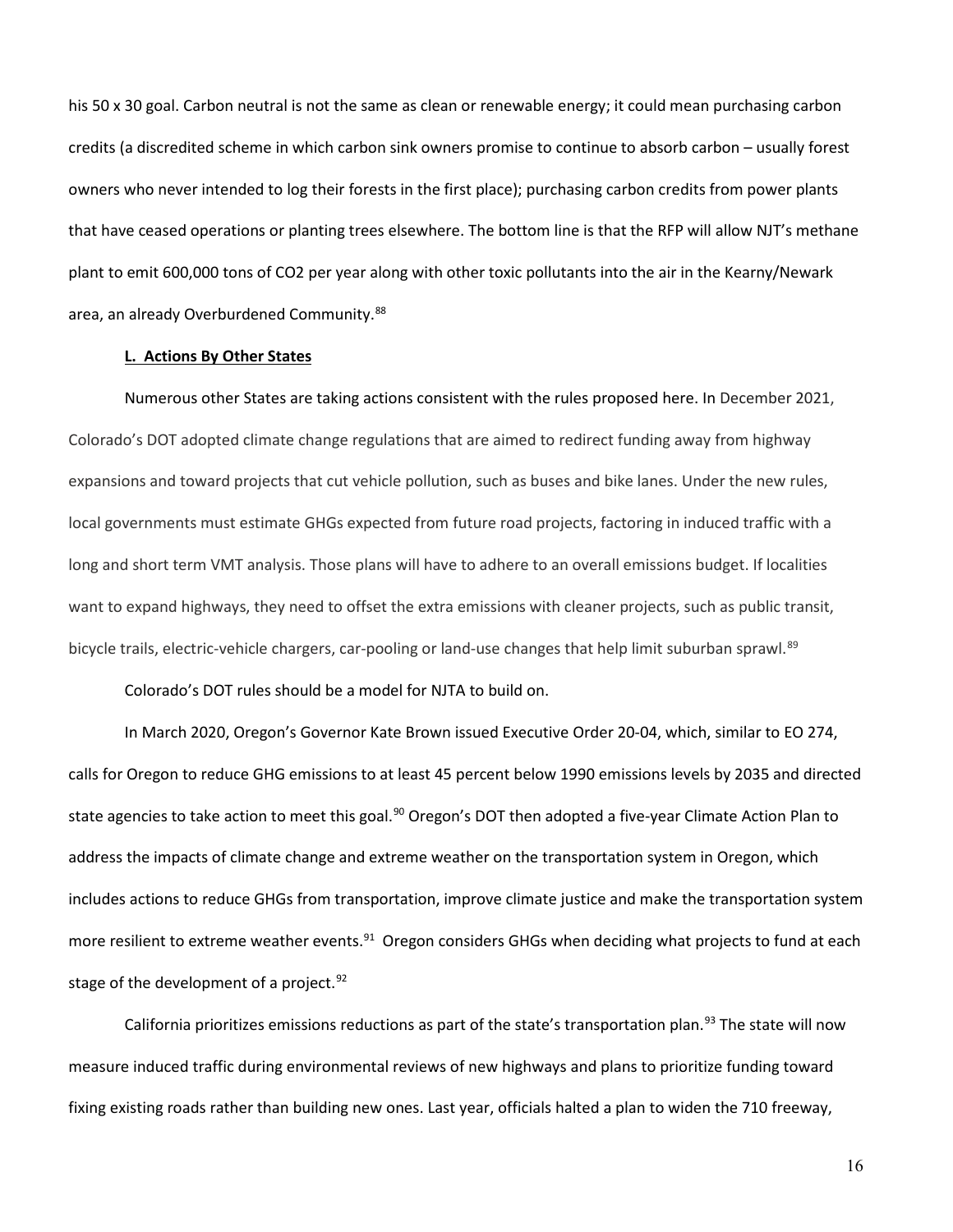which carries truck traffic from the port of Long Beach, over concerns that it would displace residents in low-income neighborhoods and worsen air pollution.<sup>[94](#page-24-5)</sup>

Washington's DOT regulations require an EIS to be completed prior to the approval of the location or design of a project.<sup>[95](#page-24-6)</sup> Those regulations also require all environmental, social and economic effects be considered in all its actions. [96](#page-24-7)

In Virginia, transportation planners were considering whether to alleviate traffic jams on I-95 between Fredericksburg and Washington by adding two extra lanes at a cost of \$12.5 billion. Ultimately, understanding the first law of traffic congestion, that adding lane capacity results in induced demand and does little if anything to solve congestion, Virginia decided to instead spend \$3.7 billion to expand commuter rail service.<sup>[97](#page-24-8)</sup>

Oregon, Massachusetts and Washington all have policies to create walkable, bikeable neighborhoods, well connected by affordable, frequent transit.<sup>98</sup>

#### **M. The Demanded Actions**

Addressing climate change should be a critical, if not determinative, factor in all transportation policy and planning.

NJDOT must implement a state-wide climate action plan and rule to implement EO 274, reduce GHGs in the State's transportation sector, and enable the State to achieve its 50 x 30 Goal. That plan should include, at a minimum, requiring any Road Expansion Project to pass a climate impact test showing that the Project does not conflict with the 50 x 30 Goal. Before proposing and designing such a Project, NJDOT and NJTA should prepare and provide for public review and comment a cost-benefit analysis. That analysis must include a traffic study, which considers whether the Project would increase or decrease traffic congestion and VMT, both long-term and short-term, and the economic benefits of the project. With respect to costs, the analysis must: (1) make realistic projections of increased construction costs over the life of the project; (2) calculate the social, environmental, economic and health costs of carbon and other pollution; and (3) calculate the lost opportunity costs of not using the funds for alternatives to road expansions such as public transportation, repair projects, bikeways and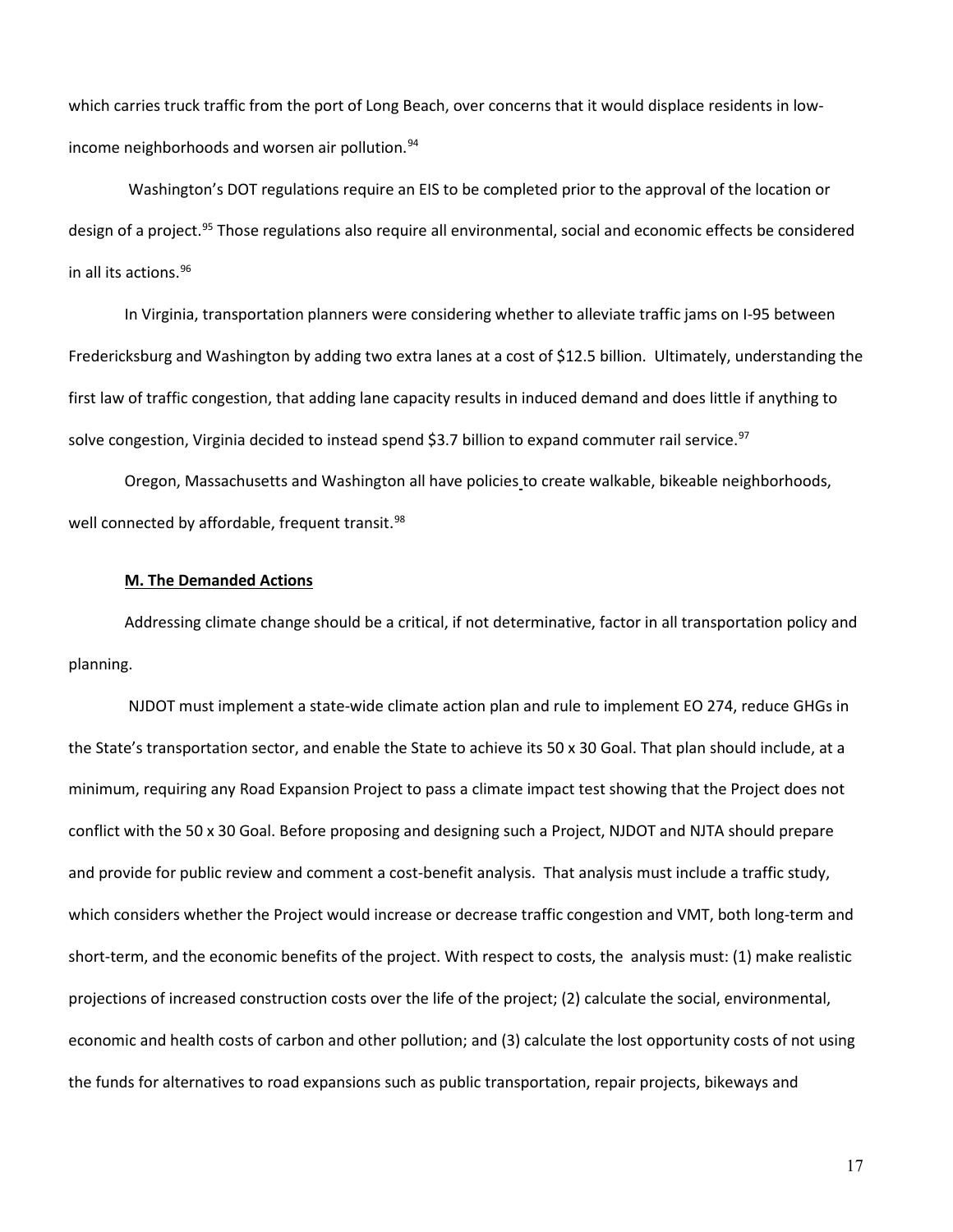walkways. NJDOT and NJTA should be using the federal government's calculation of the social costs of carbon in its cost-benefit analysis.

NJDOT must implement EO 23 by adopting rules that prioritize environmental justice in all its plans and decision-making. It should reject any Projects that disproportionately harm Overburdened Communities. NJDOT's rules and policies should be consistent with the national movement to remove, not expand, urban highways that have devastated minority communities.

Dated: May 12, 2022

Johnreichmanlaw LLC

By: John H. Reichman 56 Oakwood Avenue Montclair, NJ 07043 [john@johnreichmanlaw.com](mailto:john@johnreichmanlaw.com) (917) 626-8025

On behalf of Petitioners EmpowerNJ, c/o Johnreichmanlaw

BlueWaveNJ, 41 Watchung Plaza, #332 Montclair, NJ 07042

Clean Water Action 198 Brighton Avenue Long Branch, NJ 07740

Delaware Riverkeeper Network 925 Canal St. Suite 3701 Bristol, PA 19007

Don't Gas the Meadowlands Coalition 21 Winfield Drive Parsippany, NJ 07054

Environment New Jersey 104 Bayard Street, Fl. 6 New Brunswick, NJ 08901

Food & Water Watch 100 Bayard St. New Brunswick NJ 08901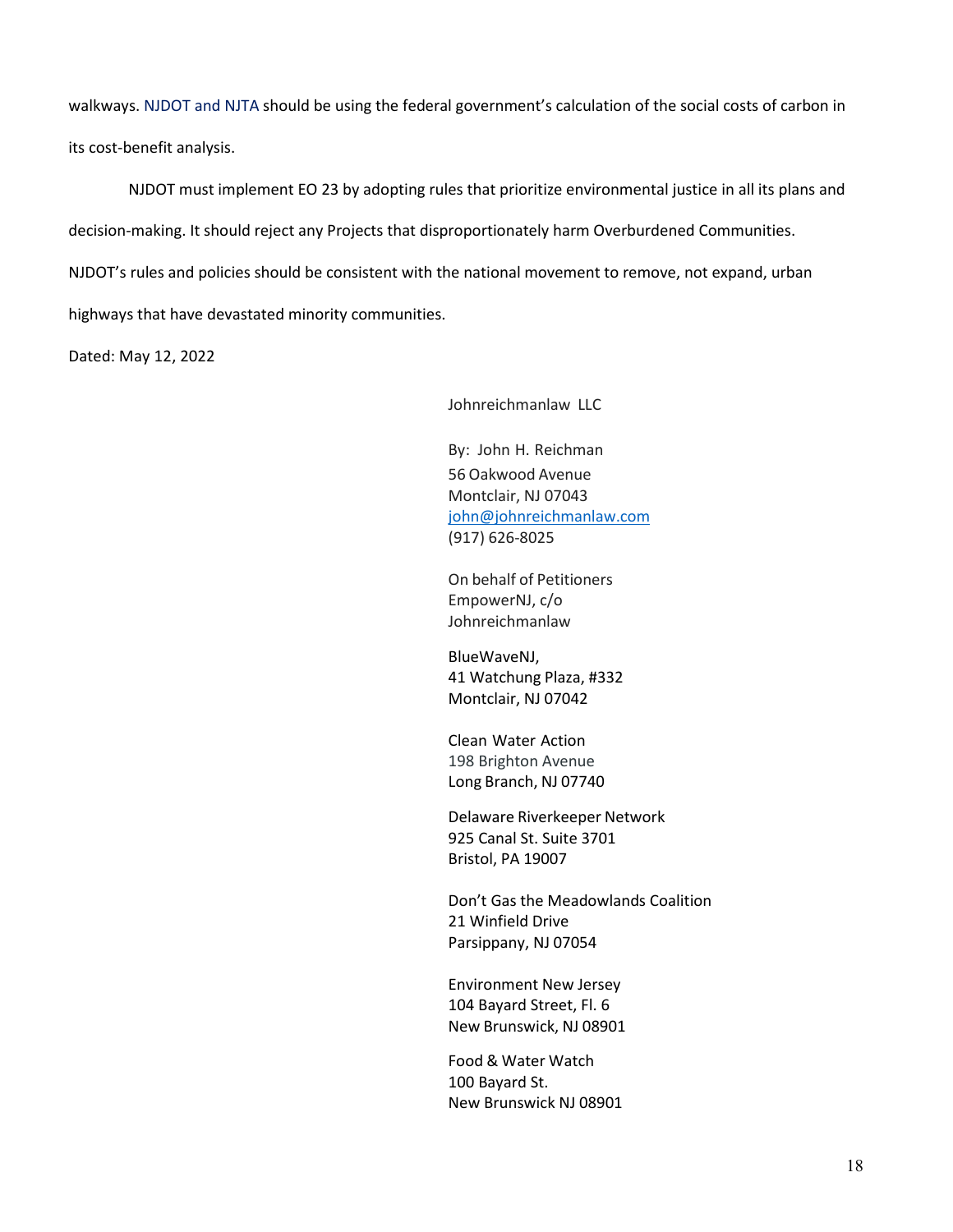<span id="page-18-0"></span>New Jersey Sierra Club 145 W. Hanover St. Trenton NJ 08618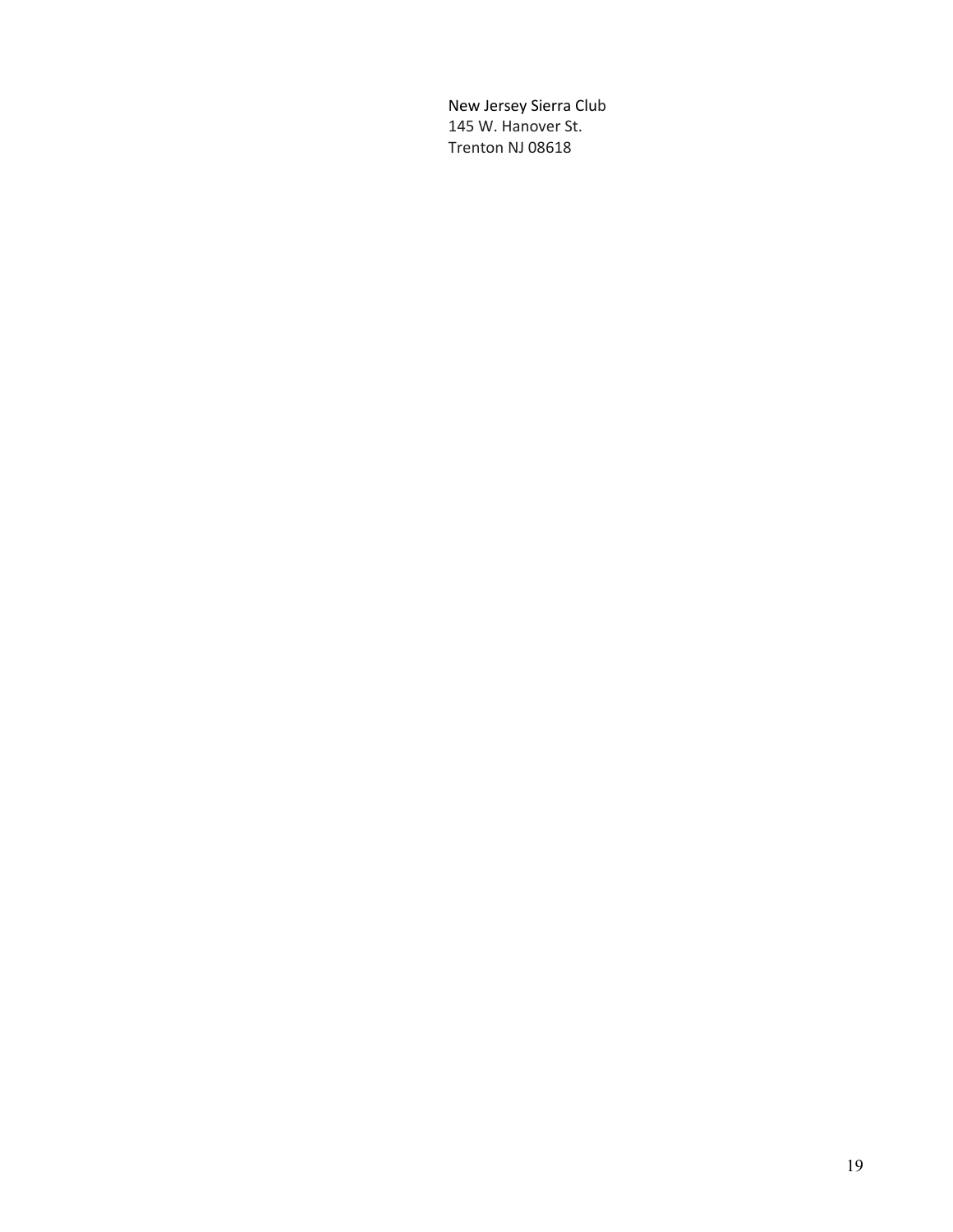# **SOURCES AND ENDNOTES**

- <sup>1</sup> <https://nj.gov/infobank/eo/056murphy/pdf/EO-274.pdf>
- <span id="page-19-0"></span><sup>2</sup> Energy Master Plan ("EMP") at 12, 40; [https://nj.gov/emp/docs/pdf/2020\\_NJBPU\\_EMP.pdf](https://nj.gov/emp/docs/pdf/2020_NJBPU_EMP.pdf)
- <span id="page-19-1"></span><sup>3</sup> [https://www.njta.com/media/5124/njta-stratplan\\_public-v29.pdf](https://www.njta.com/media/5124/njta-stratplan_public-v29.pdf)
- <span id="page-19-2"></span><sup>4</sup> [https://www.njta.com/media/5832/2020\\_njtalongrangecapitalplan\\_v1-as-approved-may-2020.pdf](https://www.njta.com/media/5832/2020_njtalongrangecapitalplan_v1-as-approved-may-2020.pdf)

<span id="page-19-3"></span><sup>5</sup> N.J.A.C. 19:9

<span id="page-19-4"></span><sup>6</sup> [https://www.njta.com](https://www.njta.com/)

- <span id="page-19-5"></span><sup>7</sup> [https://www.fhwa.dot.gov/environment/sustainability/energy/policy/crp\\_guidance.pdf](https://www.fhwa.dot.gov/environment/sustainability/energy/policy/crp_guidance.pdf)
- <span id="page-19-6"></span><sup>8</sup> https://www.nita.com/media/5832/2020\_nitalongrangecapitalplan\_v1-as-approved-may-2020.pdf
- <span id="page-19-7"></span><sup>9</sup> [https://njtransitresilienceprogram.com/wp-content/uploads/2019/05/07-Chapter-7-Greenhouse-Gas-](https://njtransitresilienceprogram.com/wp-content/uploads/2019/05/07-Chapter-7-Greenhouse-Gas-Emissions.pdf)[Emissions.pdf](https://njtransitresilienceprogram.com/wp-content/uploads/2019/05/07-Chapter-7-Greenhouse-Gas-Emissions.pdf)
- <span id="page-19-8"></span><sup>10</sup> <https://nj.gov/infobank/eo/056murphy/pdf/EO-23.pdf>

<span id="page-19-9"></span><sup>11</sup> <https://www.georgetownclimate.org/articles/federal-infrastructure-investment-analysis.html>

<span id="page-19-10"></span><sup>12</sup> Duranton, Gilles, and Matthew A. Turner. 2011. "The Fundamental Law of Road Congestion: Evidence from U.S. Cities." *American Economic Review*, 101 (6): 2616-52. <https://www.aeaweb.org/articles?id=10.1257/aer.101.6.2616>

<span id="page-19-11"></span><sup>13</sup> Harvard T.H. Chan School of Public Healt[h hsph.harvard.edu/](http://www.hsph.harvard.edu/)news/hsph-in-the-news/air-pollution-linked-withhigher-COVID-19-death rates/. See also "New Research Links Air Pollution to Higher Coronavirus Death Rates," New York Times (4/7/2020)

<span id="page-19-12"></span><sup>14</sup> Adam Mann, *What's Up With That: Building Bigger Roads Actually Makes Traffic Worse,* WIRED, June 17, 2014, [https://www.wired.com/2014/06/wuwt-traffic-induced-demand.](https://www.wired.com/2014/06/wuwt-traffic-induced-demand)

Lewis M. Fulton et al., *A Statistical Analysis of Induced Travel Effects in the U.S. Mid-Atlantic Region, J. TRANSP. &* STAT. 2 (2000).

The EPA's Guidebook on Induced Travel concluded studies showing that a 10% increase in highway capacity caused an immediate 3% to 5% increase in VMT in 1 to 2 years and a 5% to 9% increase in VMT over 10 to 20 years.

<span id="page-19-13"></span><sup>15</sup> "Economic Impact of NJ Transit's Five Year Capital Plan." Rutgers Center for Advanced Information and Transportation (June 5, 2020[\) www.njtplans.com;](http://www.njtplans.com/) [https://www.apta.com/wp-content/uploads/APTA-Economic-](https://www.apta.com/wp-content/uploads/APTA-Economic-Impact-Public-Transit-2020.pdf)[Impact-Public-Transit-2020.pdf](https://www.apta.com/wp-content/uploads/APTA-Economic-Impact-Public-Transit-2020.pdf)

<span id="page-19-14"></span><sup>16</sup> [https://www.fhwa.dot.gov/bipartisan-infrastructure-law/building\\_a\\_better\\_america-policy\\_framework.cfm;](https://www.fhwa.dot.gov/bipartisan-infrastructure-law/building_a_better_america-policy_framework.cfm) https://www.investing.com/news/economy/usdot-recognizes-states-role-in-highway-spending-decisionsbuttigieg-2775383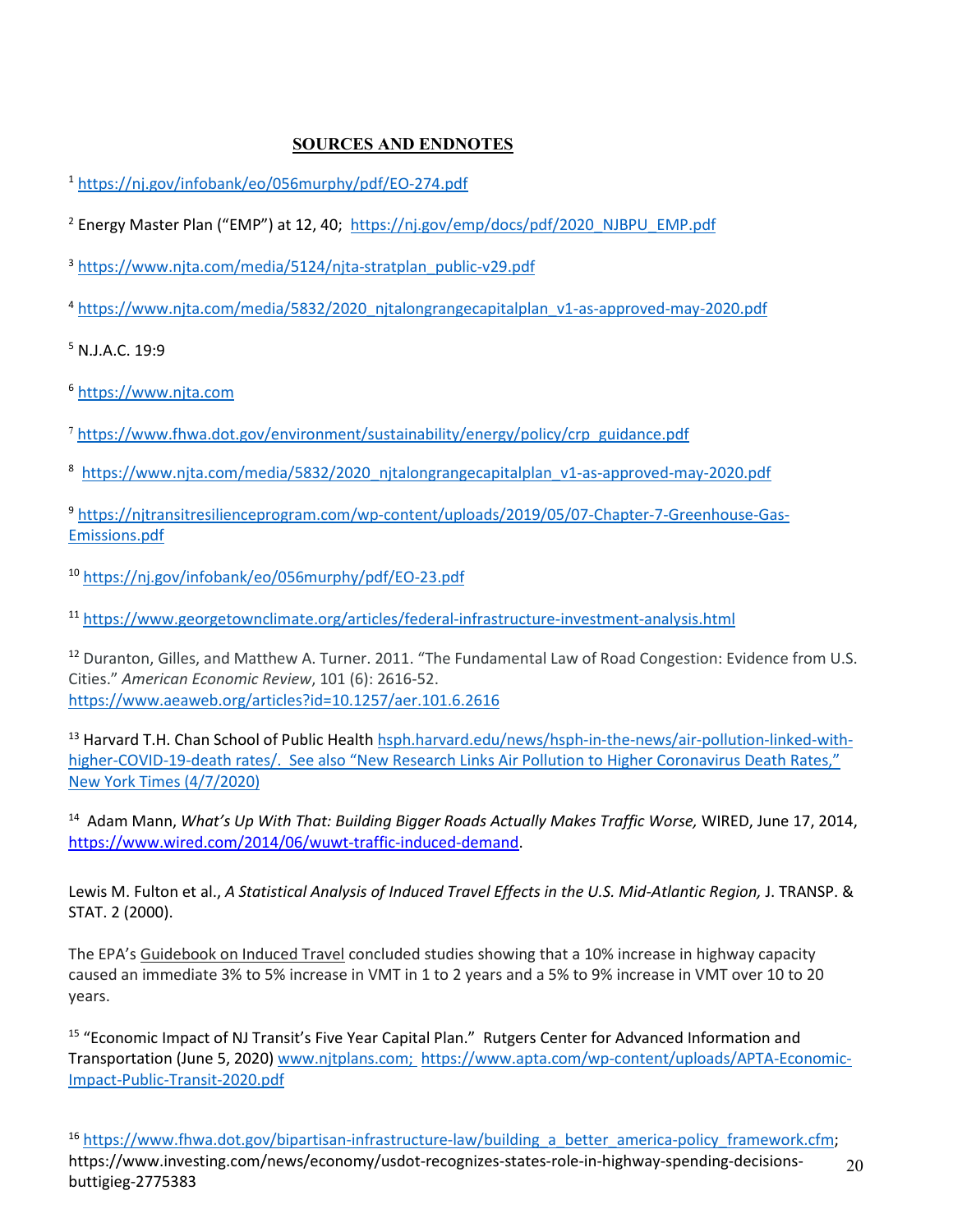<span id="page-20-0"></span><sup>17</sup> EMP at 11-12; [https://nj.gov/emp/docs/pdf/2020\\_NJBPU\\_EMP.pdf](https://nj.gov/emp/docs/pdf/2020_NJBPU_EMP.pdf)

<span id="page-20-1"></span><sup>18</sup> Sixth Assessment Report of the Intergovernmental Panel on Climate Change, Climate Change 2022 Impacts, Adaptation and Vulnerability (hereinafter, "IPCC6") at SPM-26-27 (emphasis added)18, *available at https://report.ipcc.ch/ar6wg3/pdf/IPCC\_AR6\_WGIII\_FinalDraft\_Chapter10.pdf*[https://report.ipcc.ch/ar6wg2/pdf/I](https://report.ipcc.ch/ar6wg2/pdf/IPCC_AR6_WGII_FinalDraft_FullReport.pdf) [PCC\\_AR6\\_WGII\\_FinalDraft\\_FullReport.pdf](https://report.ipcc.ch/ar6wg2/pdf/IPCC_AR6_WGII_FinalDraft_FullReport.pdf)

<span id="page-20-2"></span><sup>19</sup> <https://www.georgetownclimate.org/articles/federal-infrastructure-investment-analysis.html>

<span id="page-20-3"></span><sup>20</sup> EMP at 78[; https://nj.gov/emp/docs/pdf/2020\\_NJBPU\\_EMP.pdf](https://nj.gov/emp/docs/pdf/2020_NJBPU_EMP.pdf)

<span id="page-20-4"></span> $21$  Id.

<span id="page-20-5"></span><sup>22</sup> [.https://graphics.reuters.com/AUTOS-ELECTRIC/USA/mopanyqxwva/](https://graphics.reuters.com/AUTOS-ELECTRIC/USA/mopanyqxwva/)

<span id="page-20-6"></span><sup>23</sup> https://www.epa.gov/system/files/documents/2022-04/us-ghg-inventory-2022-main-text.pdf

<span id="page-20-7"></span><sup>24</sup> [https://www.energy.gov/articles/doe-projects-zero-emissions-medium-and-heavy-duty-electric-trucks-will-be](https://www.energy.gov/articles/doe-projects-zero-emissions-medium-and-heavy-duty-electric-trucks-will-be-cheaper-diesel)[cheaper-diesel](https://www.energy.gov/articles/doe-projects-zero-emissions-medium-and-heavy-duty-electric-trucks-will-be-cheaper-diesel)

<span id="page-20-8"></span><sup>25</sup> <https://www.epa.gov/pm-pollution/particulate-matter-pm-basics>

<span id="page-20-9"></span><sup>26</sup> [https://www.nrdc.org/stories/air-pollution-everything-you-](https://www.nrdc.org/stories/air-pollution-everything-you-need-know) [need-know.](https://www.nrdc.org/stories/air-pollution-everything-you-need-know)

<span id="page-20-10"></span><sup>27</sup> EMP at 59; https://nj.gov/emp/docs/pdf/2020\_NJBPU\_EMP.pdf

<span id="page-20-11"></span><sup>28</sup> [https://www.epa.gov/pm-pollution/particulate-matter-pm-basics;](https://www.epa.gov/pm-pollution/particulate-matter-pm-basics) [https://www.nrdc.org/stories/fossil-fuel-air](https://www.nrdc.org/stories/fossil-fuel-air-pollution-kills-one-five-people)[pollution-kills-one-five-people;](https://www.nrdc.org/stories/fossil-fuel-air-pollution-kills-one-five-people) Vohra, K., Vodonos, A., Schwartz, J., Marais, E.A., Sulprizio, M.P., Mickley ,L.J., *Global mortality from outdoor fine particle pollution generated by fossil fuel combustion: Results from GEOS-Chem, Environmental Research*[, https://doi.org/10.1016/j.envres.2021.110754.](https://doi.org/10.1016/j.envres.2021.110754)

<span id="page-20-12"></span><sup>29</sup> See New Jersey Department of Health, "Asthma in New Jersey," *at*  [https://www.nj.gov/health/fhs/chronic/asthma/in-nj/.](https://www.nj.gov/health/fhs/chronic/asthma/in-nj/)

<span id="page-20-13"></span><sup>30</sup> <https://www.lung.org/research/sota/city-rankings/states/new-jersey>

<span id="page-20-14"></span><sup>31</sup> [https://www.hsph.harvard.edu/c-change/news/fossil-fuel-air-pollution-responsible-for-1-in-5-deaths](https://www.hsph.harvard.edu/c-change/news/fossil-fuel-air-pollution-responsible-for-1-in-5-deaths-worldwide/)[worldwide/](https://www.hsph.harvard.edu/c-change/news/fossil-fuel-air-pollution-responsible-for-1-in-5-deaths-worldwide/)

<span id="page-20-15"></span><sup>32</sup> [https://www.nrdc.org/stories/fossil-fuel-air-pollution-kills-one-five-people;](https://www.nrdc.org/stories/fossil-fuel-air-pollution-kills-one-five-people) Vohra, K., Vodonos, A., Schwartz, J., Marais, E.A., Sulprizio, M.P., Mickley ,L.J., *Global mortality from outdoor fine particle pollution generated by fossil fuel combustion: Results from GEOS- Chem, Environmental Research*, <https://doi.org/10.1016/j.envres.2021.110754>

<span id="page-20-16"></span>33 <https://www.epa.gov/mobile-source-pollution/how-mobile-source-pollution-affects-your-health>

<span id="page-20-18"></span><span id="page-20-17"></span><sup>34</sup> <https://www.lung.org/research/sota/city-rankings>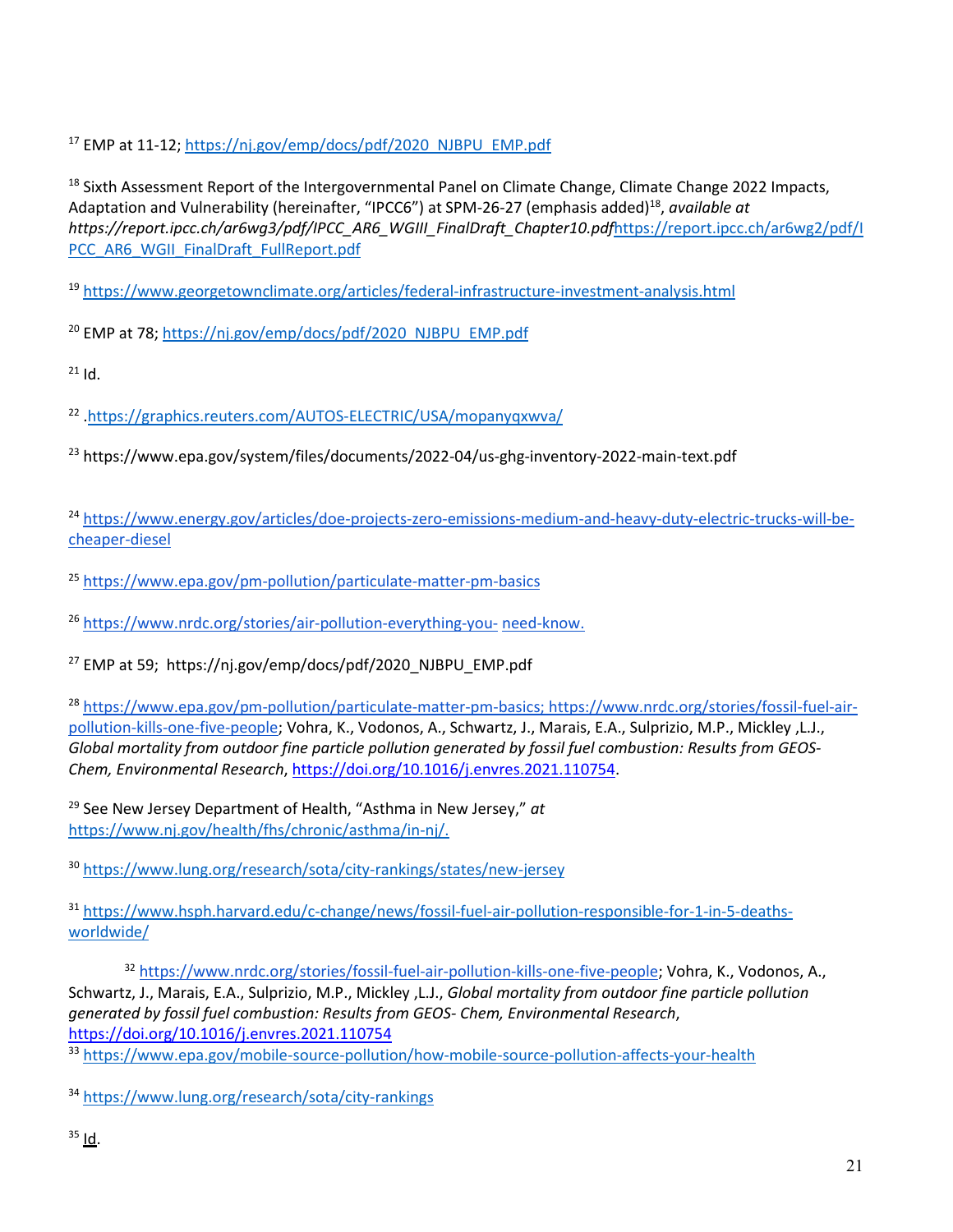<span id="page-21-0"></span><sup>36</sup> EMP at 59; U.S. EPA, Green Book, Current Nonattainment counties for All Criteria Pollutants (NJ), *at* [https://www3.epa.gov/airquality/greenbook/ancl.html#NJ;](https://www3.epa.gov/airquality/greenbook/ancl.html#NJ) U.S. EPA New Jersey 8-hour Ozone Nonattainment Areas (2008 Standard), *at* https://www3.epa.gov/airquality/greenbook/map/nj8\_2008.pdf; U.S. EPA New Jersey 8-hour Ozone Nonattainment Areas (2015 Standard), *at [h](https://www3.epa.gov/airquality/greenbook/map/nj8_2015.pdf)*[ttps://www3.epa.gov/airquality/greenbook/map/nj8\\_2015.pdf](https://www3.epa.gov/airquality/greenbook/map/nj8_2015.pdf)

<span id="page-21-1"></span><sup>37</sup> <https://www.lung.org/research/sota/city-rankings>

<span id="page-21-2"></span><sup>38</sup> Harvard T.H. Chan School of Public Healt[h hsph.harvard.edu/](http://www.hsph.harvard.edu/)news/hsph-in-the-news/air-pollution-linked-withhigher-COVID-19-death rates/. See also "New Research Links Air Pollution to Higher Coronavirus Death Rates," New York Times (4/7/2020)

<span id="page-21-3"></span><sup>39</sup> "Asthma Facts." Asthma and Allergy Foundation (May 2016). www.aafa.org/asthma-facts/

<span id="page-21-4"></span><sup>40</sup> "Climate Change Tied to Pregnancy Risks, Affecting Black Lives Most," New York Times (6/18/2020) [www.nytimes.com](http://www.nytimes.com/)

<span id="page-21-5"></span><sup>41</sup> Christopher W. Tessum, Joshua S. Apte, Andrew L. Goodkind, Nicholas Z. Muller, Kimberley A. Mullins, David A. Paolella, Stephen Polasky, Nathaniel P. Springer, Sumil K. Thakrar, Julian D. Marshall, and Jason D. Hill. *Inequity in consumption of goods and services adds to racial–ethnic disparities in air pollution exposure*. *Proceedings of the National Academy of Sciences*, March 11, 2019; DOI: [10.1073/pnas.1818859116](http://dx.doi.org/10.1073/pnas.1818859116)

<span id="page-21-6"></span><sup>42</sup> <https://www.nytimes.com/interactive/2021/05/27/climate/us-cities-highway-removal.html>

<span id="page-21-7"></span><sup>43</sup> [https://www.fastcompany.com/90665038/the-senate-infrastructure-bill-includes-1-billion-to-address](https://www.fastcompany.com/90665038/the-senate-infrastructure-bill-includes-1-billion-to-address-devastation-caused-by-freeways-experts-say-its-not-enough)[devastation-caused-by-freeways-experts-say-its-not-enough](https://www.fastcompany.com/90665038/the-senate-infrastructure-bill-includes-1-billion-to-address-devastation-caused-by-freeways-experts-say-its-not-enough)

<span id="page-21-8"></span><sup>44</sup> <https://www.politico.com/news/2021/04/01/dot-texas-highway-equity-478864>

<span id="page-21-9"></span><sup>45</sup> <https://nj.gov/infobank/eo/056murphy/pdf/EO-23.pdf>

<span id="page-21-10"></span><sup>46</sup> "Traffic Data Computation Method Pocket Guide," USDOT. (August 2018). https://www.fhwa.dot.gov/policyinformation/pubs/pl18027\_traffic\_data\_pocket\_guide.pdf

<span id="page-21-11"></span><sup>47</sup> [https://en.wikipedia.org/wiki/Induced\\_demand](https://en.wikipedia.org/wiki/Induced_demand)

<span id="page-21-12"></span><sup>48</sup> [https://www.vox.com/2014/10/23/6994159/traffic-roads-induced-demand.](https://www.vox.com/2014/10/23/6994159/traffic-roads-induced-demand)

<span id="page-21-13"></span><sup>49</sup> <https://cityobservatory.org/reducing-congestion-katy-didnt/>

<span id="page-21-14"></span>5[0https://nepis.epa.gov/Exe/ZyNET.exe/94004L98.txt?ZyActionD=ZyDocument&Client=EPA&Index=2016%20Thru](https://nepis.epa.gov/Exe/ZyNET.exe/94004L98.txt?ZyActionD=ZyDocument&Client=EPA&Index=2016%20Thru%202020%7C2011%20Thru%202015%7C2000%20Thru%202005%7C2006%20Thru%202010%7CPrior%20to%201976%7C1976%20Thru%201980%7C1981%20Thru%201985%7C1986%20Thru%201990%7C1991%20Thru%201994%7C1995%20Thru%201999%257) [%202020%7C2011%20Thru%202015%7C2000%20Thru%202005%7C2006%20Thru%202010%7CPrior%20to%2019](https://nepis.epa.gov/Exe/ZyNET.exe/94004L98.txt?ZyActionD=ZyDocument&Client=EPA&Index=2016%20Thru%202020%7C2011%20Thru%202015%7C2000%20Thru%202005%7C2006%20Thru%202010%7CPrior%20to%201976%7C1976%20Thru%201980%7C1981%20Thru%201985%7C1986%20Thru%201990%7C1991%20Thru%201994%7C1995%20Thru%201999%257) [76%7C1976%20Thru%201980%7C1981%20Thru%201985%7C1986%20Thru%201990%7C1991%20Thru%201994%](https://nepis.epa.gov/Exe/ZyNET.exe/94004L98.txt?ZyActionD=ZyDocument&Client=EPA&Index=2016%20Thru%202020%7C2011%20Thru%202015%7C2000%20Thru%202005%7C2006%20Thru%202010%7CPrior%20to%201976%7C1976%20Thru%201980%7C1981%20Thru%201985%7C1986%20Thru%201990%7C1991%20Thru%201994%7C1995%20Thru%201999%257) [7C1995%20Thru%201999%7](https://nepis.epa.gov/Exe/ZyNET.exe/94004L98.txt?ZyActionD=ZyDocument&Client=EPA&Index=2016%20Thru%202020%7C2011%20Thru%202015%7C2000%20Thru%202005%7C2006%20Thru%202010%7CPrior%20to%201976%7C1976%20Thru%201980%7C1981%20Thru%201985%7C1986%20Thru%201990%7C1991%20Thru%201994%7C1995%20Thru%201999%257)

<span id="page-21-15"></span><sup>51</sup> [The Congestion Con, http://t4america.org/maps-tools/congestion-con/](http://t4america.org/maps-tools/congestion-con/)

<span id="page-21-16"></span><sup>52</sup> <https://rmi.org/if-you-build-it-the-cars-and-the-pollution-will-come/>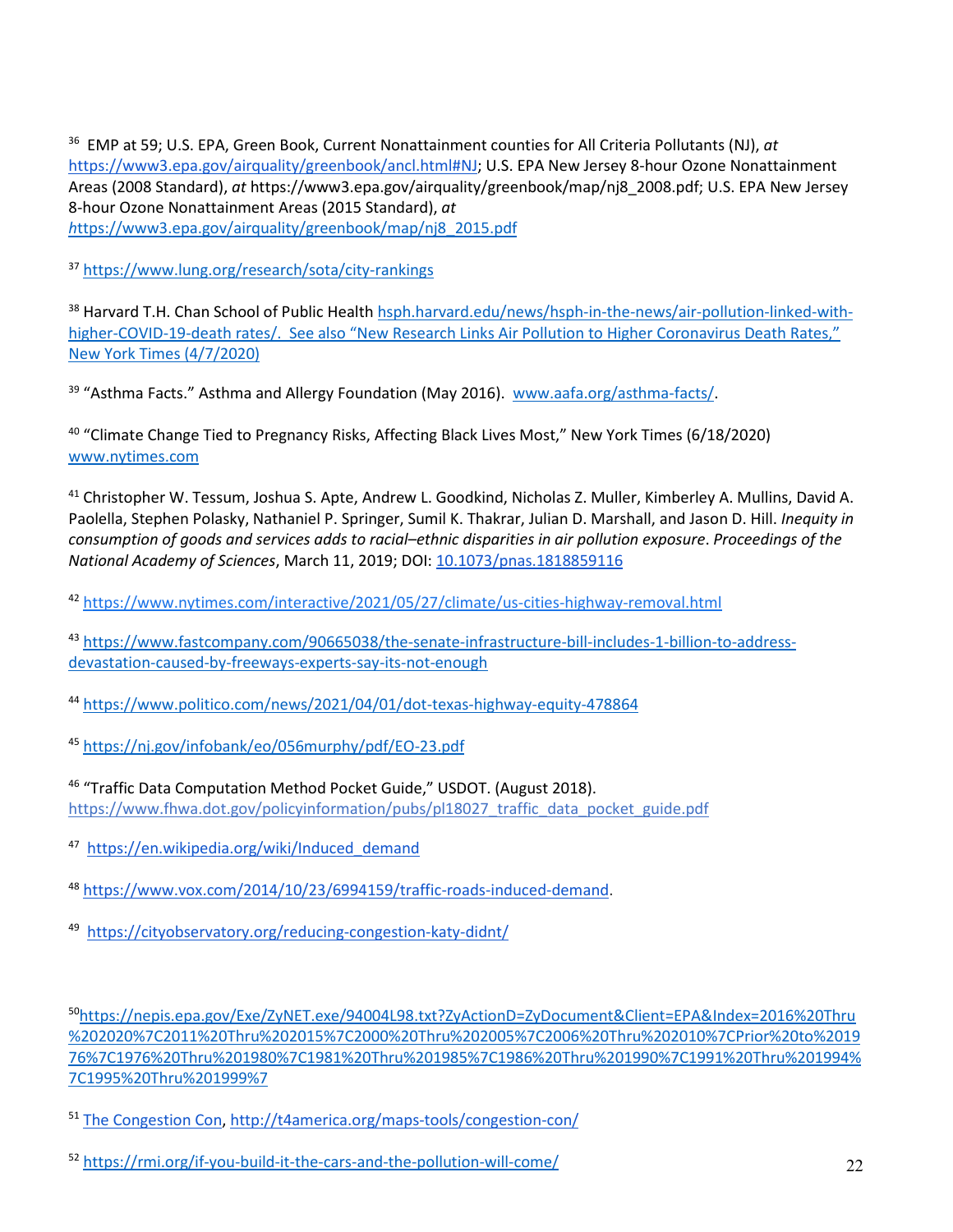<span id="page-22-0"></span>53 [https://www.njta.com/media/5832/2020\\_njtalongrangecapitalplan\\_v1-as-approved-may-2020.pdf](https://www.njta.com/media/5832/2020_njtalongrangecapitalplan_v1-as-approved-may-2020.pdf)

<span id="page-22-1"></span><sup>54</sup> [https://en.wikipedia.org/wiki/Big\\_Dig](https://en.wikipedia.org/wiki/Big_Dig)

<span id="page-22-2"></span><sup>55</sup> <https://www.wbur.org/news/2012/07/12/7-things-that-cost-less-than-the-big-dig>

<span id="page-22-3"></span><sup>56</sup> [https://www.nj.com/news/2022/01/opposition-mounts-to-47b-plan-to-widen-the-highway-to-the-holland](https://www.nj.com/news/2022/01/opposition-mounts-to-47b-plan-to-widen-the-highway-to-the-holland-tunnel.html)[tunnel.html](https://www.nj.com/news/2022/01/opposition-mounts-to-47b-plan-to-widen-the-highway-to-the-holland-tunnel.html)

<span id="page-22-4"></span><sup>57</sup> [https://www.whitehouse.gov/briefing-room/presidential-actions/2021/01/20/executive-order-protecting](https://www.whitehouse.gov/briefing-room/presidential-actions/2021/01/20/executive-order-protecting-public-health-and-environment-and-restoring-science-to-tackle-climate-crisis/)[public-health-and-environment-and-restoring-science-to-tackle-climate-crisis/;](https://www.whitehouse.gov/briefing-room/presidential-actions/2021/01/20/executive-order-protecting-public-health-and-environment-and-restoring-science-to-tackle-climate-crisis/) [https://www.whitehouse.gov/wpcontent/uploads/2021/02/TechnicalSupportDocument\\_SocialCostofCarbonMet](https://www.whitehouse.gov/wpcontent/uploads/2021/02/TechnicalSupportDocument_SocialCostofCarbonMethaneNitrousOxide.pdf) [haneNitrousOxide.pdf](https://www.whitehouse.gov/wpcontent/uploads/2021/02/TechnicalSupportDocument_SocialCostofCarbonMethaneNitrousOxide.pdf)

<span id="page-22-5"></span><sup>58</sup> [https://www.fhwa.dot.gov/bipartisan-infrastructure-law/building\\_a\\_better\\_america-policy\\_framework.cfm;](https://www.fhwa.dot.gov/bipartisan-infrastructure-law/building_a_better_america-policy_framework.cfm) https://www.investing.com/news/economy/usdot-recognizes-states-role-in-highway-spending-decisionsbuttigieg-2775383

<span id="page-22-6"></span><sup>59</sup> [https://www.njta.com/media/5124/njta-stratplan\\_public-v29.pdf](https://www.njta.com/media/5124/njta-stratplan_public-v29.pdf)

<span id="page-22-7"></span><sup>60</sup> [https://www.njta.com/media/5124/njta-stratplan\\_public-v29.pdf](https://www.njta.com/media/5124/njta-stratplan_public-v29.pdf)

<span id="page-22-8"></span><sup>61</sup> [https://www.fhwa.dot.gov/environment/sustainability/energy/policy/crp\\_guidan](https://www.fhwa.dot.gov/environment/sustainability/energy/policy/crp_guidan)

<span id="page-22-9"></span><sup>62</sup> [https://www.fhwa.dot.gov/environment/sustainability/energy/policy/crp\\_guidan](https://www.fhwa.dot.gov/environment/sustainability/energy/policy/crp_guidan)

<span id="page-22-10"></span><sup>63</sup> [https://www.fhwa.dot.gov/bipartisan-infrastructure-law/building\\_a\\_better\\_america-policy\\_framework.cfm;](https://www.fhwa.dot.gov/bipartisan-infrastructure-law/building_a_better_america-policy_framework.cfm)

[https://www.investing.com/news/economy/usdot-recognizes-states-role-in-highway-spending-decisions-](https://www.investing.com/news/economy/usdot-recognizes-states-role-in-highway-spending-decisions-buttigieg-2775383)

[buttigieg-2775383](https://www.investing.com/news/economy/usdot-recognizes-states-role-in-highway-spending-decisions-buttigieg-2775383)

<span id="page-22-11"></span><sup>64</sup> <https://www.nj.gov/njsp/info/fatalacc/2020-stats.shtml>

<span id="page-22-12"></span><sup>65</sup> EMP at 14[; https://nj.gov/emp/docs/pdf/2020\\_NJBPU\\_EMP.pdf](https://nj.gov/emp/docs/pdf/2020_NJBPU_EMP.pdf)

<span id="page-22-13"></span><sup>66</sup> [https://njtplans.com/downloads/capital](https://njtplans.com/downloads/capital-plan/NJ%20TRANSIT%202021%20Capital%20Plan%20Update%20Appendix%20A%20Final.pdf)[plan/NJ%20TRANSIT%202021%20Capital%20Plan%20Update%20Appendix%20A%20Final.pdf](https://njtplans.com/downloads/capital-plan/NJ%20TRANSIT%202021%20Capital%20Plan%20Update%20Appendix%20A%20Final.pdf)

<span id="page-22-14"></span><sup>67</sup> [https://www.bloomberg.com/news/articles/2022-03-30/murphy-s-flat-nj-transit-fares-leave-major-projects](https://www.bloomberg.com/news/articles/2022-03-30/murphy-s-flat-nj-transit-fares-leave-major-projects-short-funds)[short-funds](https://www.bloomberg.com/news/articles/2022-03-30/murphy-s-flat-nj-transit-fares-leave-major-projects-short-funds)

<span id="page-22-15"></span><sup>68</sup> State Public Transportation Projects Funding Agreement for New Jersey Between the New Jersey Turnpike Authority and the Treasurer of the State of New Jersey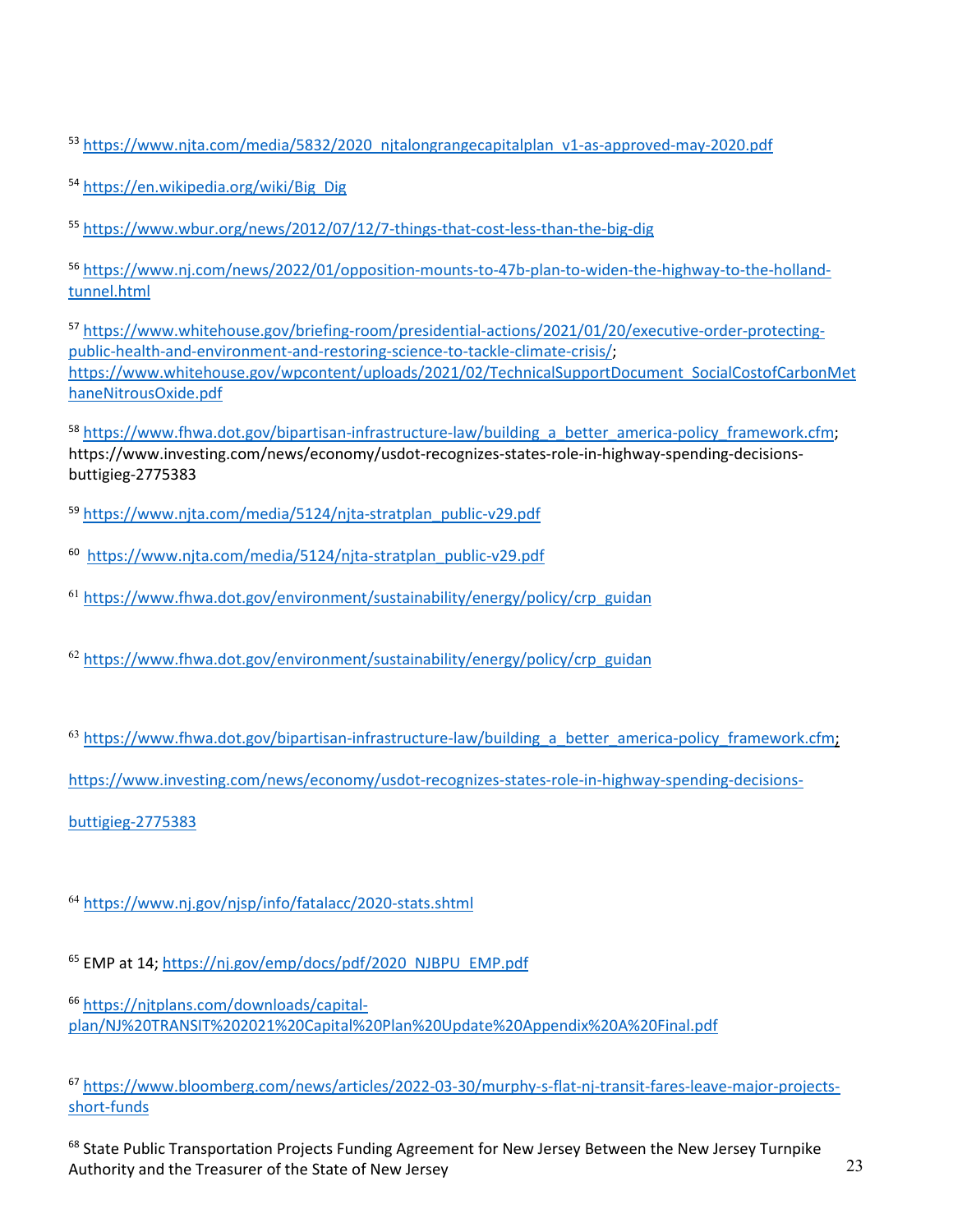<span id="page-23-0"></span>69https://www.njtransit.com/press-releases/nj-transit-approves-purchase-eight-new-electric-buses

<span id="page-23-1"></span>70https://www.njtransit.com/press-releases/nj-transit-approves-purchase-eight-new-electric-buses

<span id="page-23-2"></span><sup>71</sup> https://www.masstransitmag.com/bus/vehicles/hybrid-hydrogen-electric-vehicles/article/21126694/losangeles-will-see-delivery-of-155-electric-buses-in-the-next-two-years.

<span id="page-23-3"></span>72https://www.metro.net/about/l-a-metro-now-running-all-zero-emission-electric-buses-on-the-g-orangeline-in-the-san-fernando-valley/

<span id="page-23-4"></span><sup>73</sup> https://www.smartcitiesdive.com/news/more-electric-buses-arriving-in-city-transit-fleets/617072/.

<span id="page-23-5"></span><sup>74</sup> https://kingcounty.gov/depts/transportation/metro/programs-projects/innovation-technology/zero-emissionfleet.aspx

<span id="page-23-6"></span>75https://www.capmetro.org/news/details/2021/09/27/capital-metro-board-approves-nation-s-largest-electricvehicle-procurement

<span id="page-23-7"></span><sup>76</sup> https://www.rtd-denver.com/projects/battery-electric-bus-fleet.

<span id="page-23-8"></span><sup>77</sup> https://www.nj.com/opinion/2022/03/murphy-still-playing-shell-games-with-nj-transit-editorial.html

<span id="page-23-9"></span><sup>78</sup> "Economic Impact of NJ Transit's Five Year Capital Plan." Rutgers Center for Advanced Information and Transportation (June 5, 2020) www.njtplans.com

<span id="page-23-10"></span><sup>79</sup> https://www.apta.com/wp-content/uploads/APTA-Economic-Impact-Public-Transit-2020.pdf

<span id="page-23-11"></span>80"Recent Lessons from the Stimulus: Transportation Funding and Job Creation." *Smart Growth America*, February 2011, https://smartgrowthamerica.org/app/legacy/documents/lessons-from-the-stimulus.pdf

<span id="page-23-12"></span>81"The Economic Impacts of a \$1.65 Billion Increase in Capital Investments" by the New Jersey Turnpike Authority, New Jersey Transit and the South Jersey Transportation Authority, May 2020, prepared by American Road to Transportation Builders Assn. Households

<span id="page-23-13"></span>82 https://en.wikipedia.org/wiki/Hudson\_County, New Jersey

<span id="page-23-14"></span><sup>83</sup> https://worldpopulationreview.com/us-cities/harrison-nj-population

<span id="page-23-15"></span>84 https://www.nytimes.com/2019/10/23/realestate/harrison-nj-the-next-hoboken.html

<span id="page-23-16"></span>85https://www.tapinto.net/towns/bayonne/sections/economic-development/articles/population-growth-showsbayonne-s-success-points-to-better-things-to-come-davis-says

<span id="page-23-17"></span>86 https://www.nj.com/hudson/2016/06/census\_figures\_show\_secaucus\_population\_boom.html

<span id="page-23-18"></span>87https://tstc.org/wp-content/uploads/2020/04/Rail-and-Road-To-Recovery-Final.pdf

<span id="page-23-19"></span><sup>88</sup> https://njtransitresilienceprogram.com/wp-content/uploads/2019/05/07-Chapter-7-Greenhouse-Gas-Emissions.pdf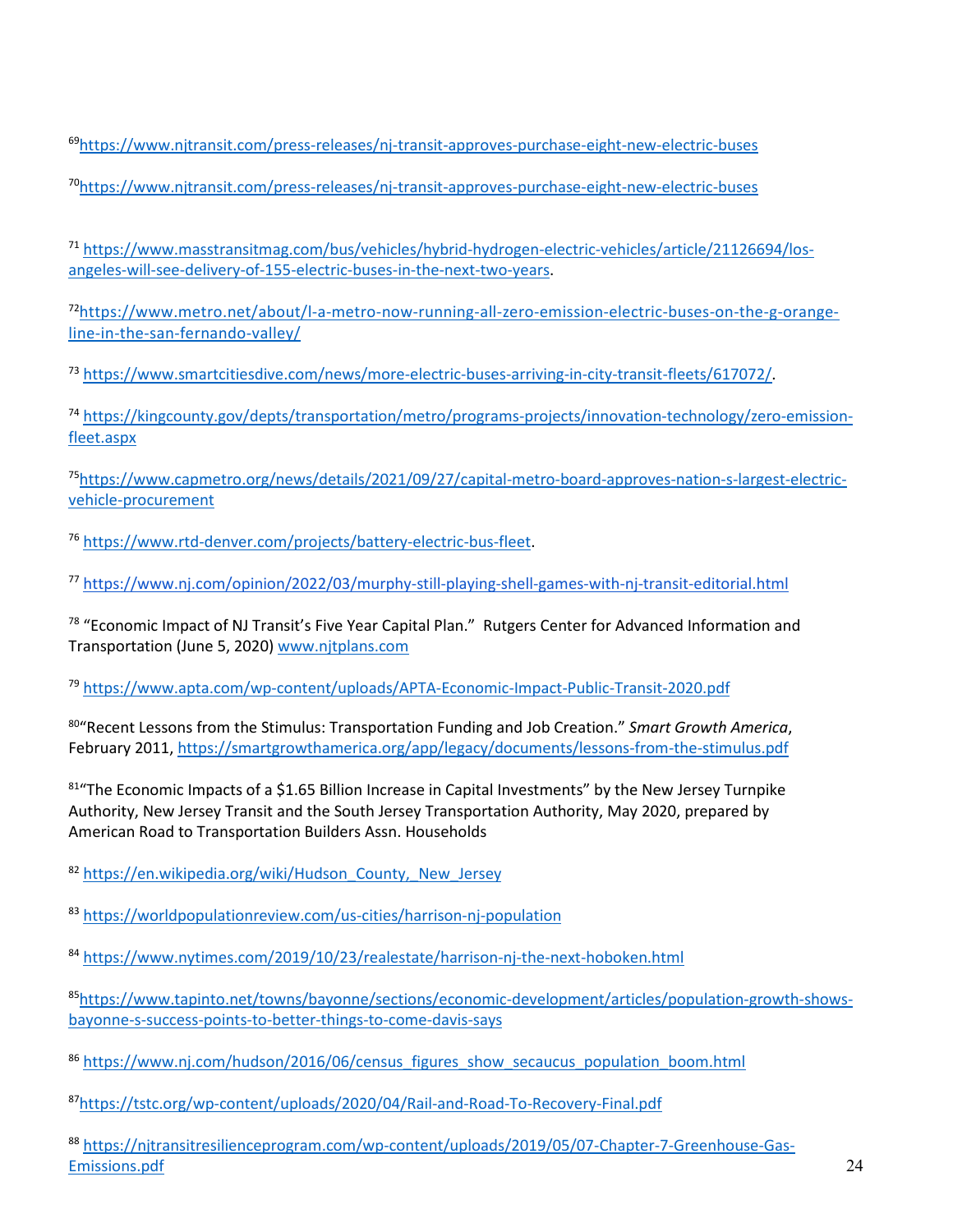<span id="page-24-0"></span>2 CCR 601-22

<span id="page-24-1"></span>https://www.oregon.gov/odot/Programs/Documents/Climate\_Action\_Plan\_2021-2026.pdf

<span id="page-24-2"></span>Id.

<span id="page-24-3"></span>https://www.oregon.gov/odot/Programs/Documents/Appendix\_A\_Climate\_Action\_Plan\_2021-2026.pdf

<span id="page-24-4"></span><sup>93</sup> AB285.

<span id="page-24-5"></span>https://www.latimes.com/california/story/2021-05-22/710-freeway-expansion-stalls

<span id="page-24-6"></span><sup>95</sup> WAC 468-12-055.

<span id="page-24-7"></span>WAC 468-12-660

<span id="page-24-8"></span>https://www.washingtonpost.com/transportation/2021/06/15/virginia-amtrak-passenger-rail/

<span id="page-24-9"></span>98 USCA 2021 Annual Report FurtherFasterTogether;

https://static1.squarespace.com/static/5a4cfbfe18b27d4da21c9361/t/61ba44e0a217c56296a76953/1639597299 217/USCA\_2021+Annual+Report\_FurtherFasterTogether.pdf